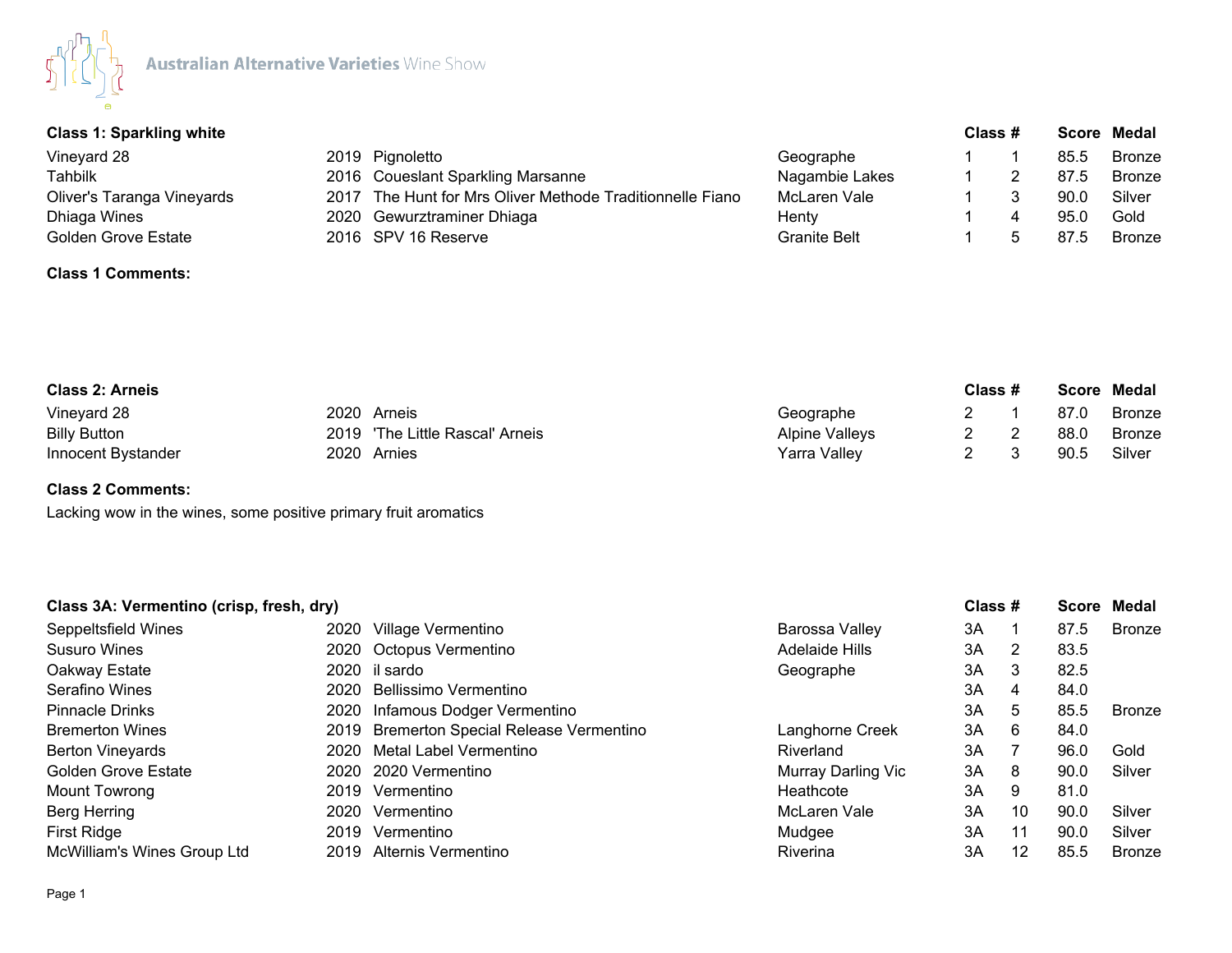

| trentham estate         | 2020 The Family Vermentino    | <b>Murray Darling NSW</b> | 3A | 13  | 93.0 | Silver              |
|-------------------------|-------------------------------|---------------------------|----|-----|------|---------------------|
| First Ridge<br>2018     | Vermentino                    | Mudgee                    | 3A | 14  | 83.5 |                     |
| <b>Billy Button</b>     | 2020 The Versatile Vermentino | King Valley               | 3A | 15  | 85.0 | <b>Bronze</b>       |
| The Little Wine Co      | 2020 Vermentino               | <b>Hunter Valley</b>      | 3A | 16  | 0.0  | <b>Not Received</b> |
| Fox Creek<br>2020       | Vermentino                    | McLaren Vale              | 3A | 17  | 86.0 | Bronze              |
| Chalmers<br>2019        | Vermentino                    | Heathcote                 | 3A | 18  | 84.0 |                     |
| Ink series              | 2019 Vermentino               | Langhorne Creek           | 3A | 19  | 83.5 |                     |
| Feathertop<br>2019      | Vermentino                    | <b>Alpine Valleys</b>     | 3A | 20  | 82.0 |                     |
| <b>Susuro Wines</b>     | 2019 Farfalla Vermentino      | <b>Alpine Valleys</b>     | 3A | -21 | 81.0 |                     |
| <b>Atze's Corner</b>    | 2020 Wild Rose                | Barossa Valley            | 3A | 22  | 95.0 | Gold                |
| Hungerford Hill<br>2019 | Vermentino                    | <b>Hunter Valley</b>      | 3A | 23  | 81.5 |                     |
| Saverio<br>2019         | Vermentino                    | Riverina                  | 3A | 24  | 90.0 | Silver              |
| alejandro<br>2020       | alejandro Vermentinoi         | Riverland                 | 3A | 25  | 84.5 |                     |

#### **Class 3A Comments:**

Generally solid class, with varying expressions of the variety. Both mineral, lean expressions as well as more generous floral, pretty versions. Some heavily oaked examples. It was noted that wines with heavy thiols didn't show enough varietal character.

| Class 3B: Vermentino (fuller-bodied, textural, luscious) |                                            |                       | Class # |    | Score Medal |              |
|----------------------------------------------------------|--------------------------------------------|-----------------------|---------|----|-------------|--------------|
| Wines by KT                                              | 2019 Bianca by KT                          | Clare Valley          | 3B      |    | 93.0        | Silver       |
| Jacksons Hill                                            | 2018 Vermentino                            | <b>Hunter Valley</b>  | 3B      | 2  | 92.0        | Silver       |
| <b>Golden Grove Estate</b>                               | 2020 The Skins Vermentino                  | Murray Darling Vic    | 3B      | 3  | 87.0        | Bronze       |
| Oliver's Taranga Vineyards                               | 2020 Oliver's Taranga Vermentino           | McLaren Vale          | 3B      | 4  | 87.5        | Bronze       |
| Ink series                                               | 2020 Vermentino                            | Riverland             | 3B      | -5 | 86.0        | Bronze       |
| Kangarilla Road                                          | 2018 The Veil                              | McLaren Vale          | 3B      | 6  | 0.0         | Not Received |
| <b>Billy Button</b>                                      | 2019 'The Versatile' Vermentino            | <b>Alpine Valleys</b> | 3B      |    | 87.5        | Bronze       |
| <b>Carillion Wines</b>                                   | 2019 Lovable Rogue Skin Contact Vermentino | <b>Hunter Valley</b>  | 3B      | 8  | 95.0        | Gold         |
| Hungerford Hill                                          | 2018 Vermentino                            | <b>Hunter Valley</b>  | 3B      | 9  | 88.5        | Bronze       |

## **Class 3B Comments:**

Strong class, best wines had good use of phenolics and texture, some wines pushed fruit ripeness profile. Good wines showed varietal characteristics of Vermentino irrespective of ripeness profile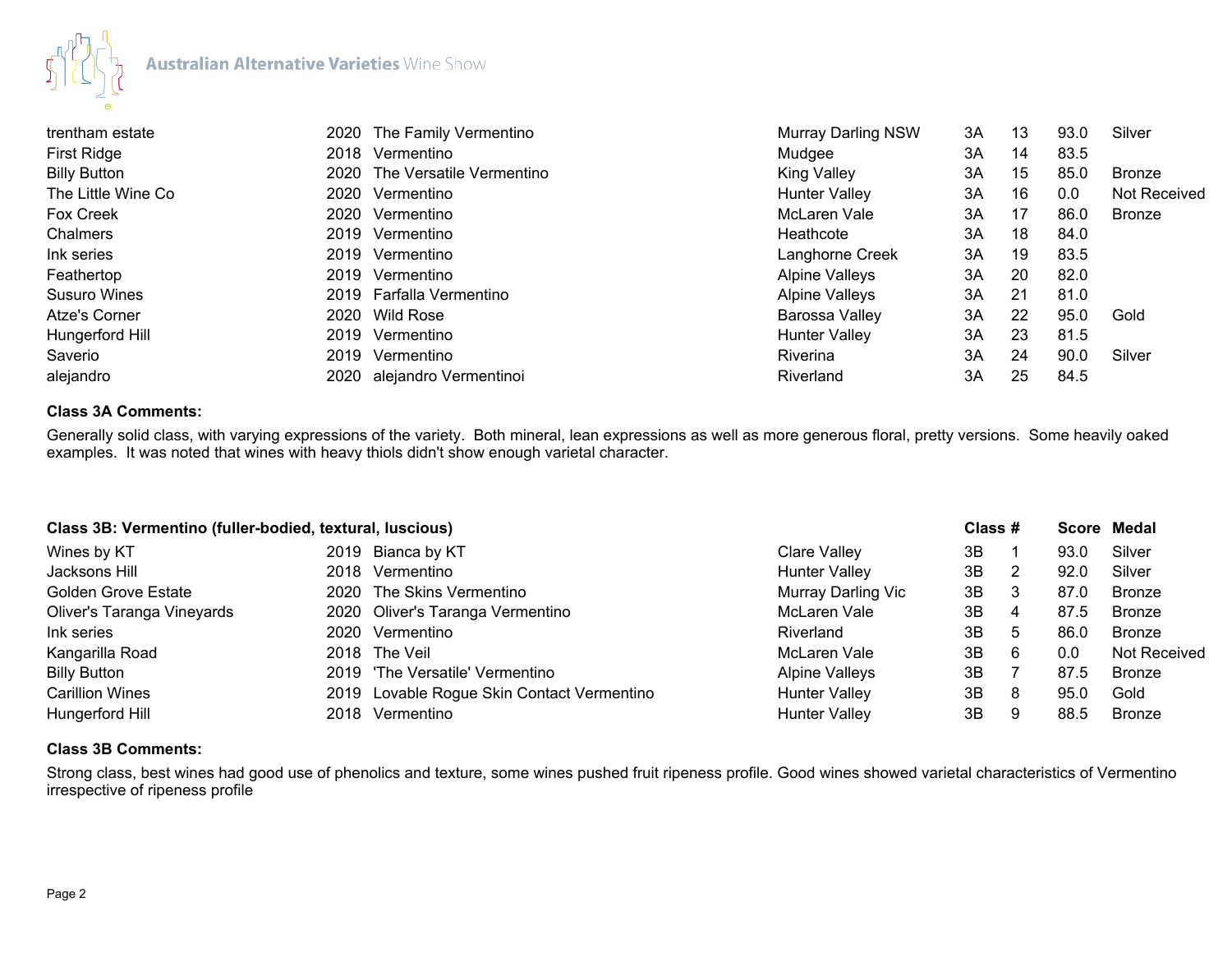

#### **Class 4A: Fiano (young, fresh, aromatic) Class # Score Medal**

| Mount Towrong              | 2019 | Fiano                                  | Heathcote                 | 4A | 1              | 83.5 |                     |
|----------------------------|------|----------------------------------------|---------------------------|----|----------------|------|---------------------|
| Unico Zelo                 | 2020 | Jade + Jasper                          | Riverland                 | 4A | $\overline{2}$ | 86.5 | <b>Bronze</b>       |
| <b>Bondar Wines</b>        | 2020 | Fiano                                  | McLaren Vale              | 4A | 3              | 92.5 | Silver              |
| Feathertop                 | 2019 | Fiano                                  | <b>Alpine Valleys</b>     | 4A | 4              | 86.5 | <b>Bronze</b>       |
| <b>Berton Vineyards</b>    | 2020 | Winemakers Reserve Fiano               | Riverina                  | 4A | 5              | 86.5 | <b>Bronze</b>       |
| <b>SHERRAH Wines</b>       | 2020 | <b>Skin Party</b>                      | McLaren Vale              | 4A | 6              | 79.5 |                     |
| Haselgrove Wines           | 2020 | Alternative Series Fiano               | McLaren Vale              | 4A | 7              | 85.0 | <b>Bronze</b>       |
| <b>Susuro Wines</b>        | 2020 | Octopus Fiano                          | Riverland                 | 4A | 8              | 76.0 |                     |
| The Pawn Wine Company      | 2019 | The Sicilian Defence                   | Langhorne Creek           | 4A | 9              | 88.5 | <b>Bronze</b>       |
| <b>Pikes Wines</b>         | 2020 | Luccio Fiano                           | <b>Clare Valley</b>       | 4A | 10             | 90.0 | Silver              |
| <b>Pinnacle Drinks</b>     | 2020 | Infamous Dodger Fiano                  |                           | 4A | 11             | 95.0 | Gold                |
| Artwine                    | 2020 | Wicked Stepmother Fiano                | <b>Clare Valley</b>       | 4A | 12             | 89.5 | <b>Bronze</b>       |
| <b>Tellurian Wines</b>     | 2020 | Fiano                                  | Heathcote                 | 4A | 13             | 79.0 |                     |
| <b>Silent Noise</b>        | 2019 | Fiano                                  | Riverland                 | 4A | 14             | 0.0  | <b>Not Received</b> |
| <b>Bellariva</b>           | 2019 | Fiano                                  | <b>King Valley</b>        | 4A | 15             | 85.0 | <b>Bronze</b>       |
| Zerella Wines              | 2020 | La Gita Fiano                          | McLaren Vale              | 4A | 16             | 96.0 | Gold                |
| The Bio Project            | 2020 | McLaren Vale Fiano                     | McLaren Vale              | 4A | 17             | 83.0 |                     |
| Signor Vino                | 2020 | Fiano                                  | Riverina                  | 4A | 18             | 89.5 | <b>Bronze</b>       |
| Artwine                    | 2019 | <b>Wicked Stepmother Fiano</b>         | <b>Clare Valley</b>       | 4A | 19             | 87.5 | <b>Bronze</b>       |
| <b>Tempus Two</b>          | 2020 | <b>Fleur Fiano</b>                     | <b>Murray Darling NSW</b> | 4A | 20             | 80.0 |                     |
| <b>Carillion Wines</b>     | 2019 | Lovable Rogue Lees Stirred Fiano       | <b>Hunter Valley</b>      | 4A | 21             | 86.0 | <b>Bronze</b>       |
| Serafino Wines             | 2020 | Serafino Bellissimo Fiano              | McLaren Vale              | 4A | 22             | 93.0 | Silver              |
| <b>Saltram Wine Estate</b> | 2020 | Saltram Winemakers Selection Fiano     | Barossa Valley            | 4A | 23             | 0.0  | <b>Not Received</b> |
| <b>First Ridge</b>         | 2019 | Fiano                                  | Mudgee                    | 4A | 24             | 84.0 |                     |
| <b>Berg Herring</b>        | 2020 | Fiano                                  | McLaren Vale              | 4A | 25             | 83.5 |                     |
| <b>Bremerton Wines</b>     | 2019 | <b>Bremerton Special Release Fiano</b> | Langhorne Creek           | 4A | 26             | 84.0 |                     |
| Kangarilla Road            | 2020 | Fiano                                  | Riverland                 | 4A | 27             | 90.0 | Silver              |
| alejandro                  | 2020 | alejandro Fiano                        | Riverland                 | 4A | 28             | 95.0 | Gold                |
| <b>Six Acres</b>           | 2019 | White Label Fiano                      | Heathcote                 | 4A | 29             | 80.0 |                     |

#### **Class 4A Comments:**

An even class overall with fresh lively varietal wines. Highlights were due to acidity, texture and genuinely complex wines. Low scores involved very reductive faults or attenuation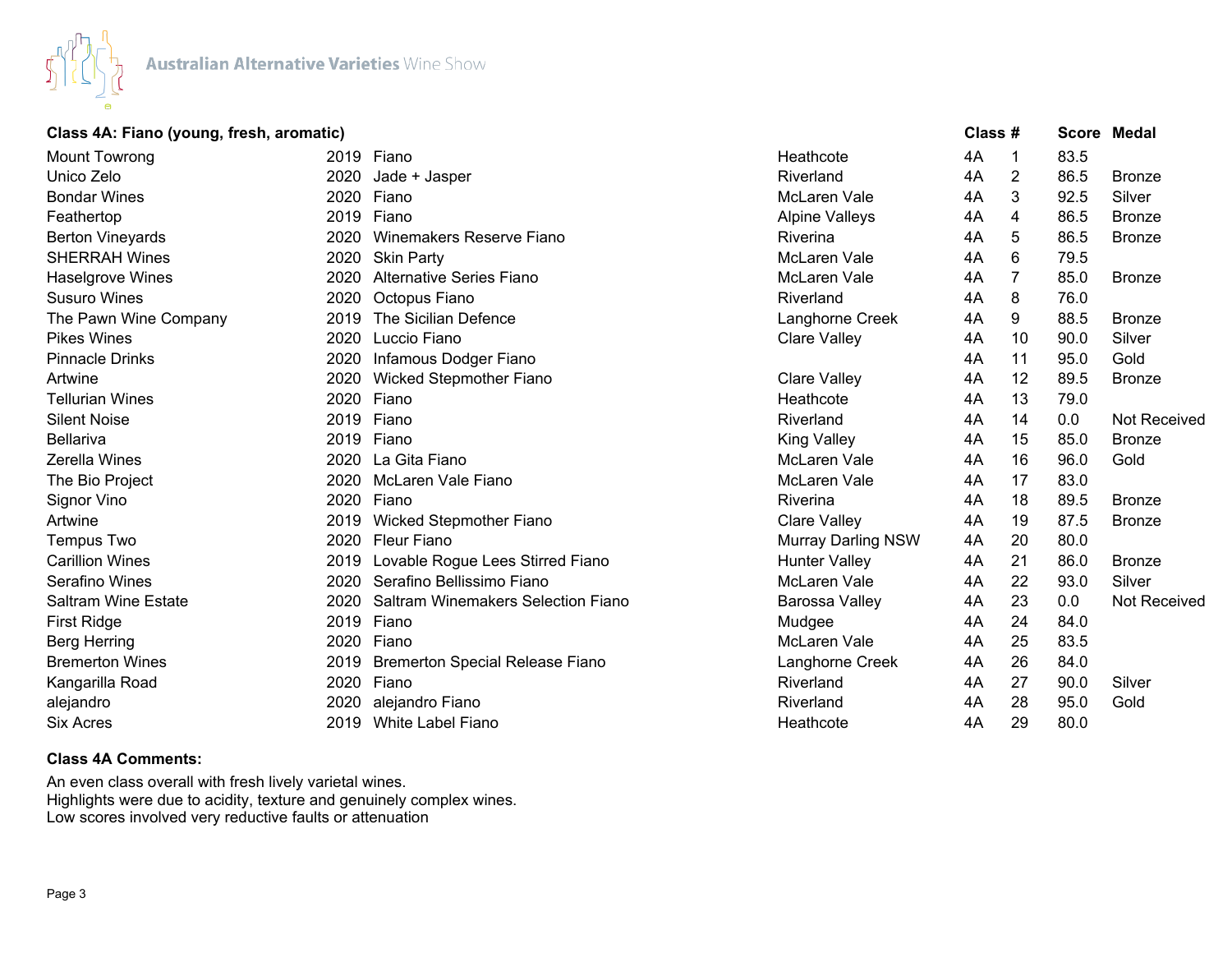

# **Class 4B: Fiano (fuller-bodied, textural, luscious) Class # Score Medal**

| Chalmers                    |      | 2019 Fiano                          | Heathcote             | 4B |    | 91.0 | Silver        |
|-----------------------------|------|-------------------------------------|-----------------------|----|----|------|---------------|
| Oliver's Taranga Vineyards  |      | 2020 Oliver's Taranga Fiano         | McLaren Vale          | 4B | 2  | 85.5 | <b>Bronze</b> |
| Coriole                     | 2020 | Fiano                               | McLaren Vale          | 4B | 3  | 84.0 |               |
| <b>Saltram Wine Estate</b>  | 2019 | Saltram Winemakers Selection Fiano  | Barossa Valley        | 4B | 4  | 84.5 |               |
| <b>Billy Button</b>         | 2019 | Silver Xenica Fiano                 | <b>Alpine Valleys</b> | 4B | 5  | 81.0 |               |
| Limited Release             |      | 2019 Fiano                          | <b>King Valley</b>    | 4B | 6  | 82.0 |               |
| Ricca Terra                 |      | 2020 Fiano                          | Riverland             | 4B |    | 89.0 | <b>Bronze</b> |
| <b>MAAN Wines</b>           |      | 2019 Flirty MAAN Fiano              | McLaren Vale          | 4B | 8  | 84.0 |               |
| Hungerford Hill             |      | 2019 Fiano                          | <b>Hunter Valley</b>  | 4B | 9  | 96.0 | Gold          |
| Matriach and Rogue          | 2020 | Bob Fiano                           | <b>Clare Valley</b>   | 4B | 10 | 85.5 | <b>Bronze</b> |
| Vino Intrepido              | 2019 | Sting Like a Bee Fiano              | Mornington Peninsula  | 4B | 11 | 87.0 | <b>Bronze</b> |
| <b>Baileys of Glenrowan</b> | 2019 | <b>Small Batch Series Fiano</b>     | Glenrowan             | 4B | 12 | 90.0 | Silver        |
| <b>Briar Ridge</b>          | 2019 | Limited Release Hunter Valley Fiano | <b>Hunter Valley</b>  | 4B | 13 | 95.0 | Gold          |
| <b>Briar Ridge</b>          | 2020 | Limited Release Wrattonbully Fiano  | Wrattonbully          | 4B | 14 | 83.0 |               |
| Shingleback                 | 2019 | Davey Estate Fiano                  | McLaren Vale          | 4B | 15 | 83.0 |               |
| Green Door                  | 2020 | Fiano                               | Geographe             | 4B | 16 | 85.0 | Bronze        |
| <b>Brown Brothers</b>       | 2019 | Winemaker's Series Fiano            | <b>King Valley</b>    | 4B | 17 | 84.0 |               |
| Dal Zotto Wines             |      | 2019 Fiano                          | <b>King Valley</b>    | 4B | 18 | 84.0 |               |
|                             |      |                                     |                       |    |    |      |               |

#### **Class 4B Comments:**

Quite a mixed class in terms of quality and style. Degrees of texture and oak, not always aligned with complexity and structure. Plenty to be pleased about, with the best examples having each element in check.

| <b>Class 5: Albarino</b> |  |                               |                        | Class # |             |      | Score Medal |  |
|--------------------------|--|-------------------------------|------------------------|---------|-------------|------|-------------|--|
| <b>Briar Ridge</b>       |  | 2019 Limited Release Albarino | <b>Hunter Valley</b>   | 5       |             | 86.5 | Bronze      |  |
| <b>Pikes Wines</b>       |  | 2020 Luccio Albarino          | <b>Clare Valley</b>    | 5.      |             | 90.5 | Silver      |  |
| Pinnacle Drinks          |  | 2020 Infamous Dodger Albarino |                        | 5       |             | 87.0 | Bronze      |  |
| Dalfarras                |  | 2020 Albarino                 | Nagambie Lakes         | 5       | 4           | 92.0 | Silver      |  |
| Stanton & Killeen        |  | 2020 Alvarinho                | Rutherglen             | 5.      | $5^{\circ}$ | 87.5 | Bronze      |  |
| Artwine                  |  | 2019 The Real Thing Albarino  | <b>Adelaide Plains</b> | 5       | 6           | 92.0 | Silver      |  |
| <b>Dalfarras</b>         |  | 2019 Albarino                 | Nagambie Lakes         | 5       |             | 88.5 | Bronze      |  |
| Anderson & Marsh         |  | 2019 Parell Albarino          | <b>King Valley</b>     | 5       | 8           | 90.0 | Silver      |  |

## **Class 5 Comments:**

Page 4 Strong class with silvers awarded, some celery/nettle greener characteristics coming through, better wines had balance with phenolics and acid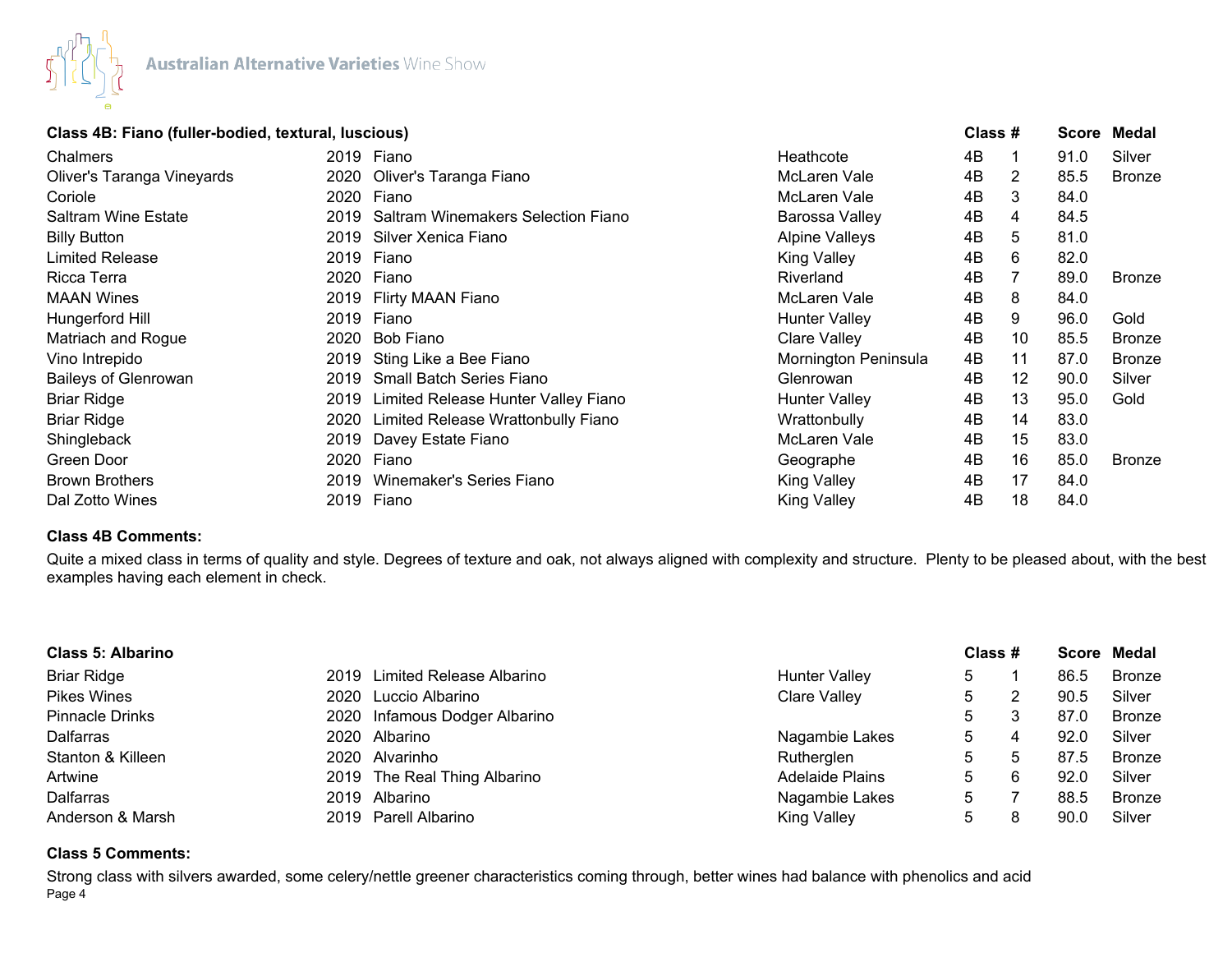

# **Class 6A: Viognier (lighter bodied, young, fresh) Class # Score Medal**

| Artwine                     | 2019 Madam V Viognier          | <b>Clare Valley</b> | 6A |     | 95.0 | Gold          |
|-----------------------------|--------------------------------|---------------------|----|-----|------|---------------|
| <b>Rusty Mutt</b>           | 2020 Catnip                    | McLaren Vale        | 6A |     | 90.0 | Silver        |
| Tahbilk                     | 2020 Viognier                  | Nagambie Lakes      | 6A | 3   | 88.5 | <b>Bronze</b> |
| The Yalumba Wine Company    | 2020 Yalumba Y Series Viognier |                     | 6A | 4   | 0.0  | Not Received  |
| The Yalumba Wine Company    | 2019 Yalumba Organic Viognier  | Riverland           | 6A | . ხ | 0.0  | Not Received  |
| <b>Greenstone Vineyards</b> | 2019 Gimme Some Skin           | Yarra Valley        | 6A | 6   | 84.5 |               |
| <b>Berton Vineyards</b>     | 2020 Metal label Viognier      | Riverina            | 6A |     | 96.0 | Gold          |
| The Little Wine Co          | 2019 Little Gem Viognier       | Hunter              | 6A | 8   | 0.0  | Not Received  |
| Cloverleaf                  | 2013 Viognier                  | Coonawarra          | 6A | 9   | 90.5 | Silver        |
|                             |                                |                     |    |     |      |               |

# **Class 6A Comments:**

lovely class of solid fresh vibrant young wines. textured too.

|                           | Class 6B: Viognier (fuller bodied, textural, luscious) |                                                       |                           | Class # |   |      | Score Medal   |
|---------------------------|--------------------------------------------------------|-------------------------------------------------------|---------------------------|---------|---|------|---------------|
| <b>SCION</b>              |                                                        | 2019 Skins                                            | Rutherglen                | 6B      |   | 86.0 | <b>Bronze</b> |
| Mon Cinq                  |                                                        | 2020 Viognier                                         | <b>Murray Darling NSW</b> | 6B      |   | 85.0 | Bronze        |
| <b>GWC RHYLL VINEYARD</b> |                                                        | 2019 VIOGNIER                                         | Gippsland                 | 6B      |   | 83.5 |               |
| The Yalumba Wine Company  |                                                        | 2017 Yalumba The Virgilius Viognier                   | Eden Valley               | 6B      | 4 | 0.0  | Not Received  |
| Tahbilk                   |                                                        | 2019 Viognier                                         | Nagambie Lakes            | 6B      | 5 | 90.5 | Silver        |
| Lerida Estate             |                                                        | 2019 Barrel Fermented Viognier                        | Canberra District         | 6B      |   | 0.0  | Not Received  |
| The Yalumba Wine Company  |                                                        | 2018 Yalumba Samuel's Collection Eden Valley Viognier | <b>Eden Valley</b>        | 6B      |   | 0.0  | Not Received  |
| <b>SCION</b>              |                                                        | 2019 Viognier                                         | Rutherglen                | 6B      |   | 95.0 | Gold          |

## **Class 6B Comments:**

Best wine stood out with delicate aromatics, good use of oak and balance, potential for phenolics and hotness with this varietal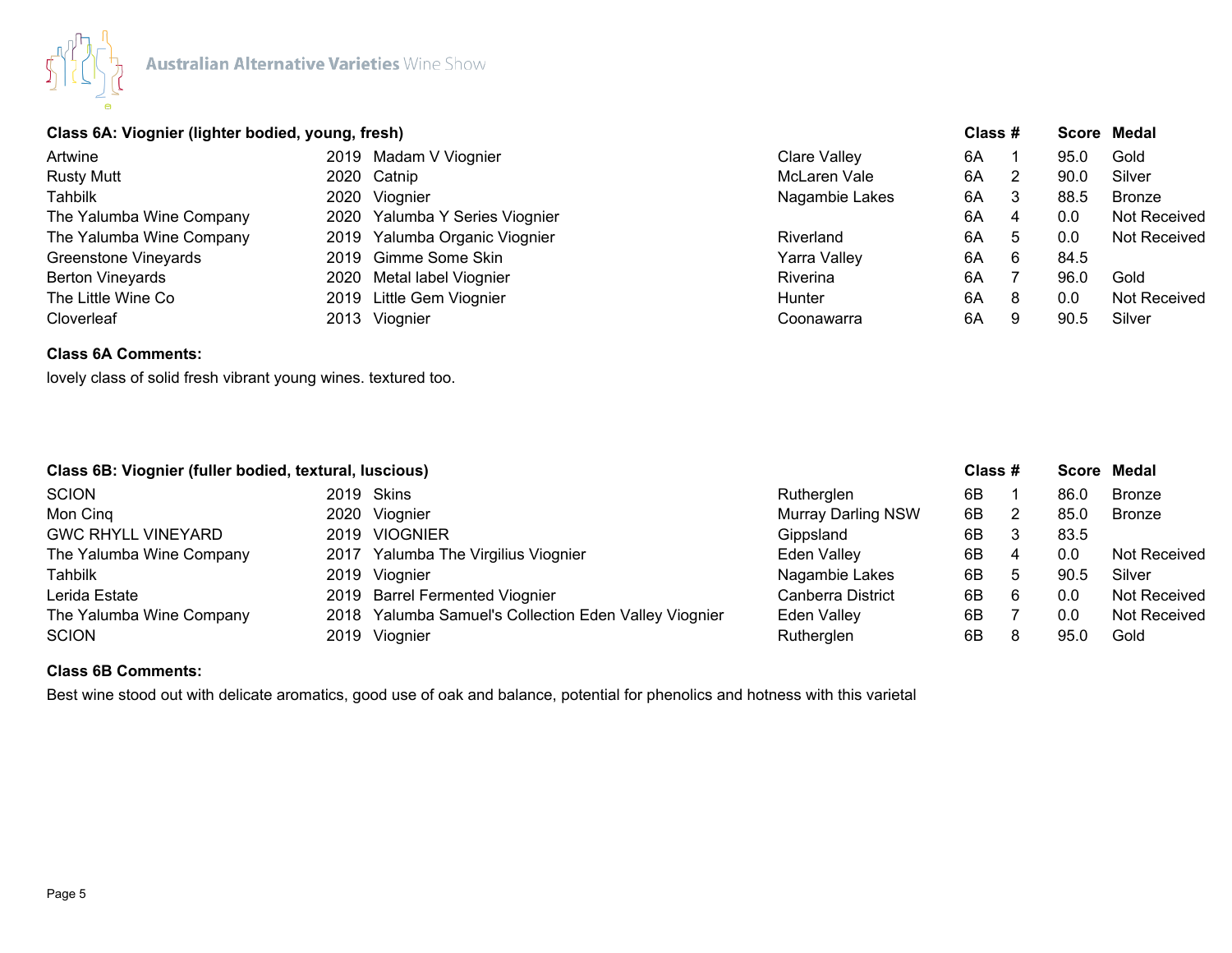

## **Class 7: White Rhone varieties Class # Score Medal**

| VIUJJ I I VIIIILG INIUIIG VUIIGLIGJ |      |                            |                | $\mathsf{v}$ iuji $\pi$ |      | OUVIU MUUU          |
|-------------------------------------|------|----------------------------|----------------|-------------------------|------|---------------------|
| Tahbilk                             |      | 2016 "1927 Vines" Marsanne | Nagambie Lakes |                         | 95.0 | Gold                |
| Dune                                |      | 2020 El Beyda              | McLaren Vale   | 2                       | 87.5 | <b>Bronze</b>       |
| <b>Tellurian Wines</b>              |      | 2019 Marsanne              | Heathcote      | 3                       | 85.5 | <b>Bronze</b>       |
| Tahbilk                             |      | 2020 Marsanne              | Nagambie Lakes | 4                       | 96.0 | Gold                |
| Tahbilk                             |      | 2015 "1927 Vines" Marsanne | Nagambie Lakes | 5                       | 93.5 | Silver              |
| Tahbilk                             |      | 2018 Marsanne              | Nagambie Lakes | 6                       | 90.5 | Silver              |
| del Rios                            |      | 2012 Marsanne              | Geelong        |                         | 0.0  | Not Received        |
| <b>St Huberts Wines</b>             |      | 2019 St Huberts Rousanne   | Yarra Valley   | 8                       | 90.0 | Silver              |
| George's Folly                      | NV   | Roussanne                  | Fleurieu       | 9                       | 89.0 | <b>Bronze</b>       |
| Tahbilk                             | 2019 | Marsanne                   | Nagambie Lakes | 10                      | 84.5 |                     |
| Tahbilk                             |      | 2015 Marsanne              | Nagambie Lakes | 11                      | 90.5 | Silver              |
| del Rios                            |      | 2015 Marsanne              | Geelong        | 12                      | 0.0  | <b>Not Received</b> |
|                                     |      |                            |                |                         |      |                     |

# **Class 7 Comments:**

|                          | <b>Class 8: White Rhone dominant blends</b> |                                  |                |   | Class # | <b>Score Medal</b> |        |
|--------------------------|---------------------------------------------|----------------------------------|----------------|---|---------|--------------------|--------|
| <b>Rutherglen Estate</b> |                                             | 2019 Shelleys Block              | Rutherglen     |   |         | 96.0               | Gold   |
| Renaissance              |                                             | 2019 VRM                         | Rutherglen     |   |         | 90.0               | Silver |
| Renaissance              |                                             | 2018 VRM                         | Rutherglen     |   |         | 90.0               | Silver |
| <b>Tahbilk</b>           |                                             | 2018 Roussanne Marsanne Viognier | Nagambie Lakes | 8 |         | 91.0               | Silver |
| Yangarra Estate Vineyard |                                             | 2020 Blanc                       | McLaren Vale   |   |         | 95.C               | Gold   |

## **Class 8 Comments:**

Really strong class with balanced alcohol, high level of complexity and texture. Delicious wines, would be great to see more entries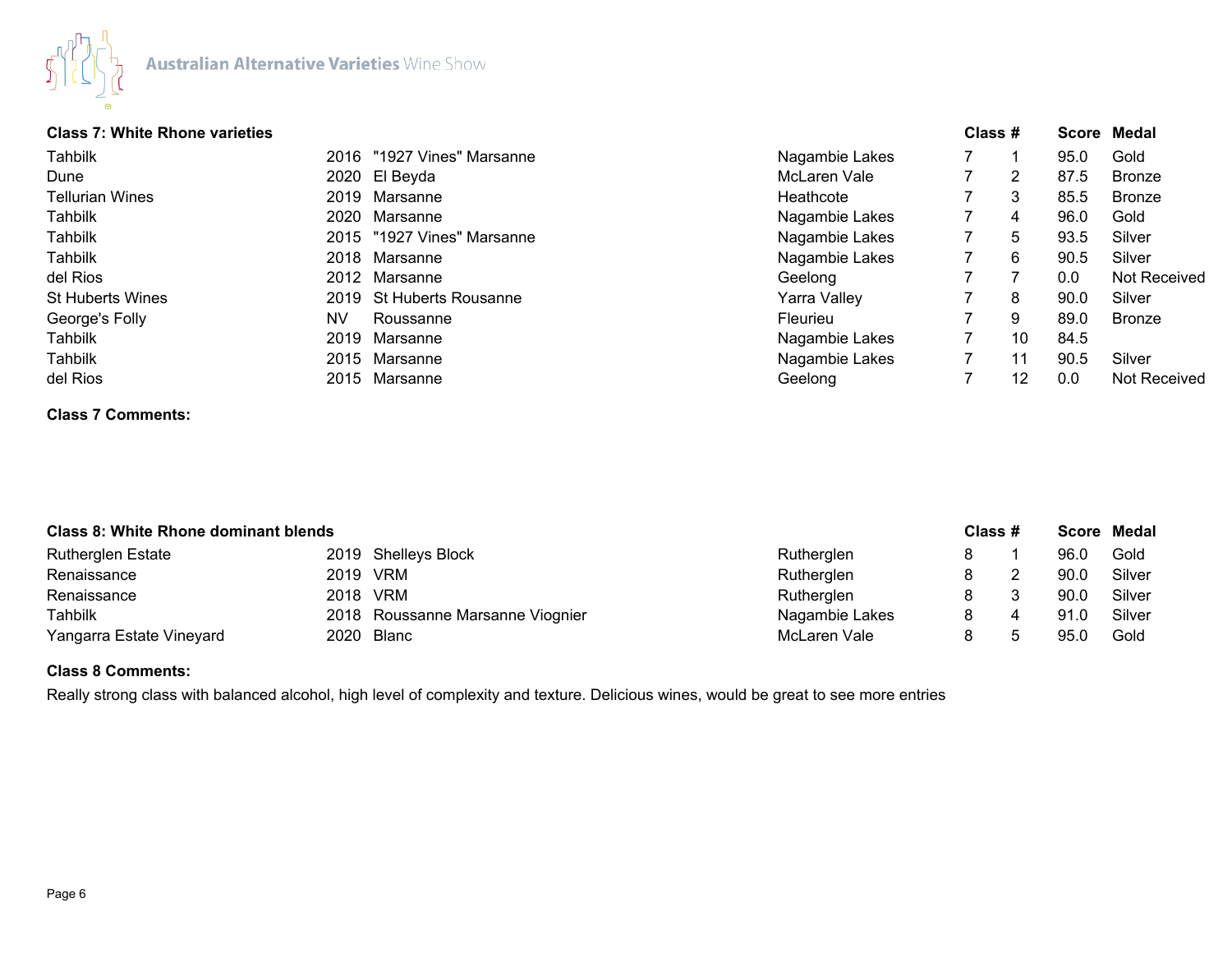

| <b>Class 9: Pinot Blanc/Bianco</b> |                                               |                       | Class # |   |      | Score Medal |
|------------------------------------|-----------------------------------------------|-----------------------|---------|---|------|-------------|
| Limited Release                    | 2019 Pinot Blanc                              | King Valley           |         |   | 89.0 | Bronze      |
| <b>Billy Button</b>                | 2019 'The Demure' Pinot Blanc                 | <b>Alpine Valleys</b> |         |   | 95.0 | Gold        |
| <b>Purple Hands Wines</b>          | 2020 Colours of the South Pinot Blanc         | Barossa Valley        |         |   | 88.5 | Bronze      |
| De Bortoli Wines                   | 2019 Yarra Valley Estate Vineyard Pinot Blanc | Yarra Valley          | 9.      | 4 | 87.5 | Bronze      |
| Dal Zotto Wines                    | 2019 Dal Zotto Wines                          | King Valley           |         |   | 88.0 | Bronze      |

#### **Class 9 Comments:**

Class was quite diverse, some great examples of the lifted fruit in Pinot Bianco, some lacking traditional textural element of Pinot Blanc

| <b>Class 10: Savagnin</b> | Class # | <b>Score Medal</b> |
|---------------------------|---------|--------------------|
| <b>Class 10 Comments:</b> |         |                    |

# **Class 11: Gewurztraminer Class # Score Medal** Pike and Joyce Wines **2020** Epice Gewurztraminer **Adelaide Hills** 11 1 95.0 Gold C A Henschke & Co and the 2019 Joseph Hill Adelaide Hills 2019 11 2 90.5 Silver Colmar Estate **2020** Gewurztraminer **11** Colmar Estate 11 3 88.5 Bronze Cazadora 2019 Cazadora Gewurztraminer Tasmania 11 4 85.0 Bronze Chaffey Bros. Wine Co. 2019 Blühen Punkt Chaffey Bros. Wine Co. 2019 Blühen Punkt Chaffey Eden Valley 11 5 82.5 Speakeasy **2018 Gewurztraminer** 2018 Gewurztraminer Adelaide Hills 11 6 85.5 Bronze

#### **Class 11 Comments:**

One wine far above others with genuine interest and intensity. Most of class lacking freshness and varietal character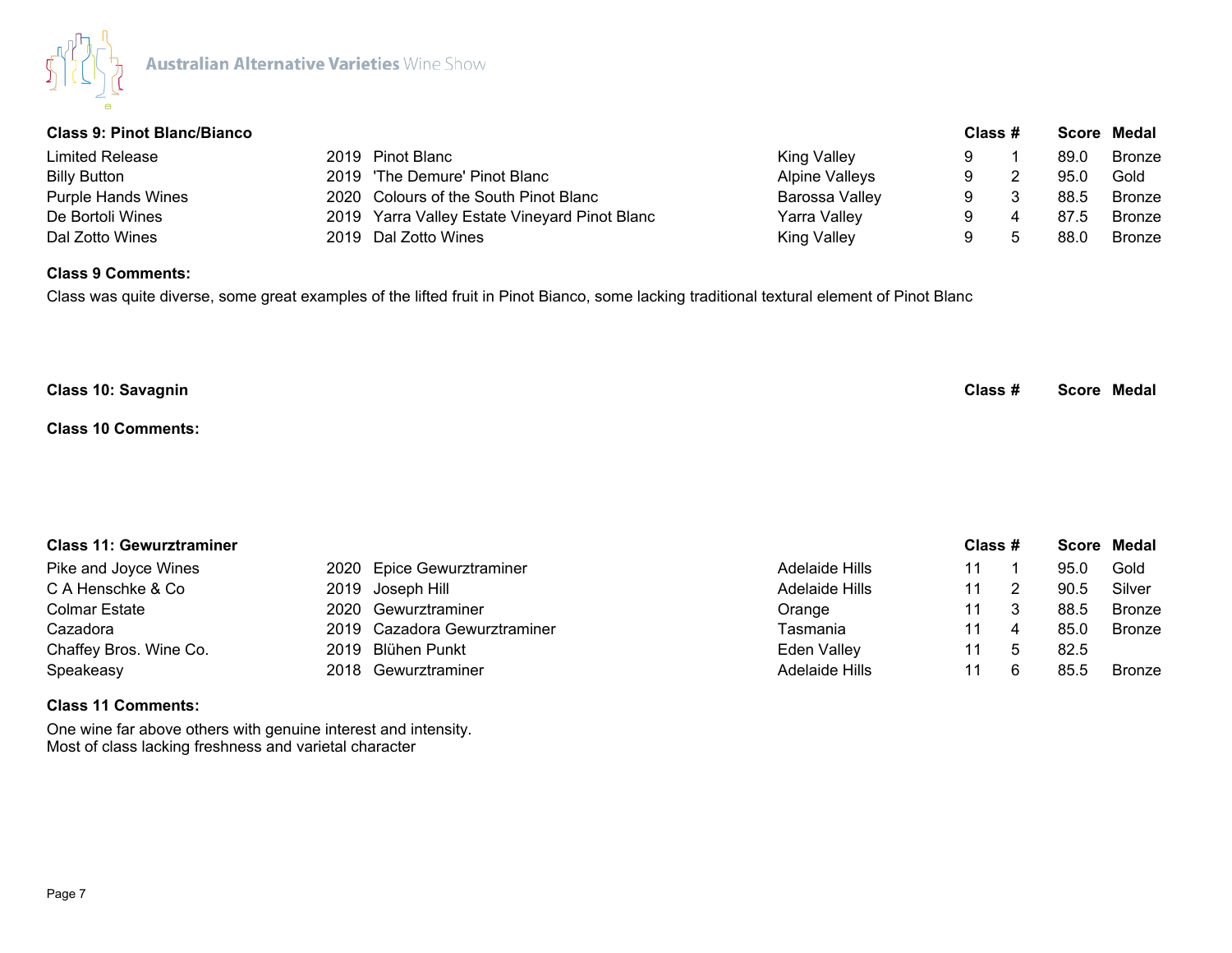

## **Class 12: Gruener Veltliner Class # Score Medal**

| <b>Billy Button</b>         |      | 2019 'The Groovy' Gruner Veltliner           | <b>Alpine Valleys</b> | 12                |    | 88.5 | <b>Bronze</b> |
|-----------------------------|------|----------------------------------------------|-----------------------|-------------------|----|------|---------------|
| Longview Vineyard           | 2020 | Macclesfield                                 | Adelaide Hills        | $12 \overline{ }$ | 2  | 87.0 | <b>Bronze</b> |
| Nepenthe                    | 2019 | <b>Pinnacle Gruner Veltliner</b>             | Adelaide Hills        | 12                | 3  | 88.0 | <b>Bronze</b> |
| <b>Hahndorf Hill</b>        | 2020 | White Mischief Gruner Veltliner              | Adelaide Hills        | 12                | 4  | 96.0 | Gold          |
| Artwine                     |      | 2019 In The Groove Gruner Veltliner          | Adelaide Hills        | $12 \overline{ }$ | 5  | 90.0 | Silver        |
| Nepenthe                    |      | 2020 Altitude Gruner Veltliner               | <b>Adelaide Hills</b> | 12                | 6  | 84.5 |               |
| Pike and Joyce Wines        |      | 2020 Separe Gruner Veltliner                 | Adelaide Hills        | 12                |    | 90.0 | Silver        |
| Wangolina                   |      | 2020 A Series Gruner Veltliner               | <b>Mount Benson</b>   | 12                | 8  | 88.5 | <b>Bronze</b> |
| Artwine                     |      | 2020 In The Groove Gruner Veltliner          | Adelaide Hills        | 12                | 9  | 95.0 | Gold          |
| <b>Briar Ridge</b>          |      | 2019 Limited Release Gruner Veltliner        | Tumbarumba            | 12                | 10 | 91.0 | Silver        |
| Hahndorf Hill               |      | 2019 Reserve Gruner Veltliner                | <b>Adelaide Hills</b> | 12                | 11 | 86.0 | <b>Bronze</b> |
| <b>Pinnacle Drinks</b>      | 2020 | Sit Stay Society 'Violet's' Gruner Veltliner | Clare Valley          | 12                | 12 | 87.0 | <b>Bronze</b> |
| Hahndorf Hill               |      | 2020 Gru Gruner Veltliner                    | <b>Adelaide Hills</b> | 12                | 13 | 88.5 | <b>Bronze</b> |
| <b>Next Crop Wines</b>      | 2019 | Adelaide Hills NC White                      | Adelaide Hills        | 12                | 14 | 88.0 | <b>Bronze</b> |
| Speakeasy                   | 2018 | <b>Gruner Veltliner</b>                      | <b>Adelaide Hills</b> | $12 \overline{ }$ | 15 | 88.5 | <b>Bronze</b> |
| K1 Wines                    | 2019 | <b>Gruner Veltliner</b>                      | <b>Adelaide Hills</b> | 12                | 16 | 87.0 | <b>Bronze</b> |
| Hand Crafted by Geoff Hardy |      | 2020 Gruner Veltliner                        | <b>Adelaide Hills</b> | 12                | 17 | 92.0 | Silver        |

# **Class 12 Comments:**

Quite a diverse range of climatic sourcing reflected in fruit characters, ranging from quite textural with lots of phenolics to finer and spicier. Good wines had attractive aromatics, best wines flowed

| Class 13: Other white varietal wines (min. 85% single variety) |    |                                           |                       | Class # |    |      | Score Medal |
|----------------------------------------------------------------|----|-------------------------------------------|-----------------------|---------|----|------|-------------|
| Ricca Terra                                                    |    | 2020 Arinto                               | Riverland             | 13      |    | 93.0 | Silver      |
| Bassham                                                        |    | 2019 Verdejo                              | Riverland             | 13      | 2  | 82.5 |             |
| Jim Barry Wines                                                |    | 2018 Assyrtiko                            | <b>Clare Valley</b>   | 13      | 3  | 95.0 | Gold        |
| <b>Carillion Wines</b>                                         |    | 2019 Lovable Rogue Funky Ferment Verduzzo | Orange                | 13      | 4  | 93.0 | Silver      |
| Jim Barry Wines                                                |    | 2019 Assyrtiko                            | <b>Clare Valley</b>   | 13      | 5  | 83.0 |             |
| <b>Billy Button</b>                                            |    | 2020 The Mixed Up Manseng                 | <b>King Valley</b>    | 13      | 6  | 83.5 |             |
| Dott.                                                          |    | 2020 Ribolla Gialla                       | Heathcote             | 13      |    | 83.5 |             |
| <b>Bassham</b>                                                 |    | 2019 Arinto                               | Riverland             | 13      | 8  | 82.5 |             |
| <b>Billy Button Wines</b>                                      |    | 2019 'The Mysterious' Malvasia            | <b>Alpine Valleys</b> | 13      | 9  | 83.5 |             |
| George's Folly                                                 | NV | Sauvignon Gris                            | <b>Fleurieu</b>       | 13      | 10 | 82.5 |             |
| <b>Billy Button Wines</b>                                      |    | 2019 'The Delinguent' Verduzzo            | <b>Alpine Valleys</b> | 13      | 11 | 83.5 |             |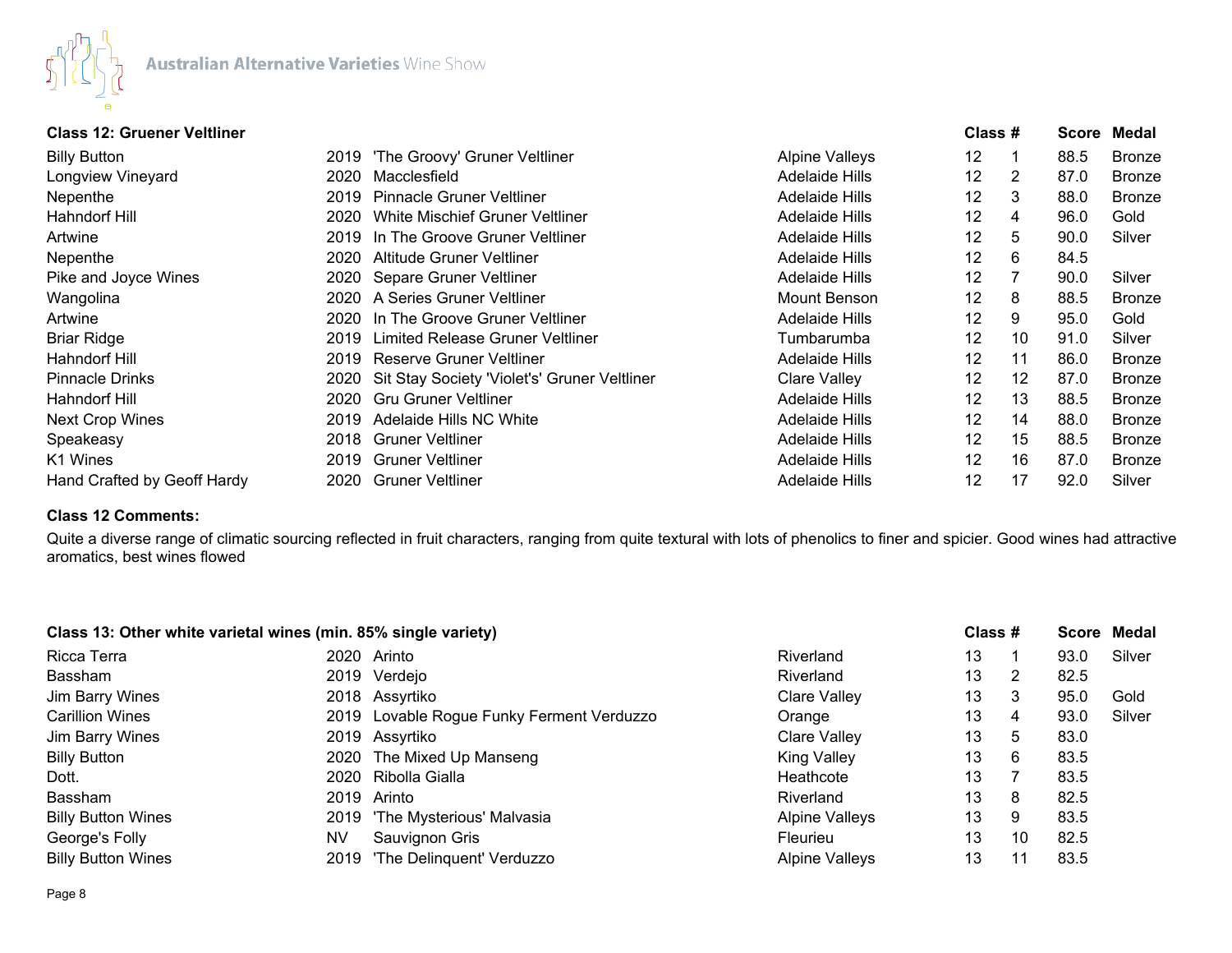

| Bassham                 | 2019 | Fernao Pires                          | Riverland             | 13 | 12 | 83.0 |               |
|-------------------------|------|---------------------------------------|-----------------------|----|----|------|---------------|
| <b>Berton Vineyards</b> | 2020 | Aranel                                | Riverina              | 13 | 13 | 85.5 | <b>Bronze</b> |
| Coriole                 | 2020 | Piquepoul                             | McLaren Vale          | 13 | 14 | 83.5 |               |
| Feathertop              | 2019 | Friulano                              | <b>Alpine Valleys</b> | 13 | 15 | 83.5 |               |
| <b>Chalmers</b>         | 2020 | Pecorino                              | Heathcote             | 13 | 16 | 85.0 | <b>Bronze</b> |
| Matriarch and Rogue     | 2020 | Rogues of the Resistance Fernao Pires | Riverland             | 13 | 17 | 0.0  | Withdrawn     |
| Stanton & Killeen       | 2020 | Arinto                                | Rutherglen            | 13 | 18 | 85.0 | Bronze        |
| Matriarch and Rogue     |      | 2019 Rogues of the Resistance Arinto  | Riverland             | 13 | 19 | 82.5 |               |
| Salvatore               | 2020 | Trebbiano                             | <b>Riverina</b>       | 13 | 20 | 96.0 | Gold          |
| Chalmers                | 2020 | Falanghina                            | Heathcote             | 13 | 21 | 85.0 | <b>Bronze</b> |
| <b>Susuro Wines</b>     | 2019 | Farfalla Friulano                     | Mornington Peninsula  | 13 | 22 | 83.5 |               |
| Chalmers                |      | 2019 Greco                            | Heathcote             | 13 | 23 | 86.0 | <b>Bronze</b> |
| Livewire                | 2019 | Valley of the moon Arinto             | Riverland             | 13 | 24 | 0.0  | Not Received  |
| Jim Barry               |      | 2017 Assyrtiko                        | Clare Valley          | 13 | 25 | 85.0 | <b>Bronze</b> |
| Chaffey Bros. Wine Co.  | 2020 | Kontrapunkt Kerner                    | Eden Valley           | 13 | 26 | 85.0 | <b>Bronze</b> |
| Chaffey Bros. Wine Co.  | 2019 | Kontrapunkt                           | Eden Valley           | 13 | 27 | 85.0 | <b>Bronze</b> |
| Chaffey Bros. Wine Co.  | 2018 | Kontrapunkt                           | Eden Valley           | 13 | 28 | 84.5 |               |
| The Other Wine Co.      | 2020 | Arinto                                | Riverland             | 13 | 29 | 83.0 |               |
| <b>Almondcart Wines</b> |      | 2019 Grenache Gris                    | <b>Adelaide Hills</b> | 13 | 30 | 81.0 |               |

#### **Class 13 Comments:**

Challenging, diverse class. Best showed varietal notes with acid, oak and texture in check. Worst showed last of balance and acid/tannin/lees out of whack. Delicious wines to be found. Exciting future.

| Class 14: White blends |      |                            |           | Class # |  |      | Score Medal |  |
|------------------------|------|----------------------------|-----------|---------|--|------|-------------|--|
| Ricca Terra            |      | 2020 Bronco Buster         | Riverland | 14      |  | 95.0 | Gold        |  |
| Montevecchio           | 2020 | Bianco                     | Heathcote | 14      |  | 89.0 | Bronze      |  |
| De Bortoli Wines       |      | 2019 Vinoque Fiano e Greco | Heathcote | 14      |  | 90.5 | Silver      |  |

# **Class 14 Comments:**

A very strong little class! Gold award a really well made wine with great flavours and texture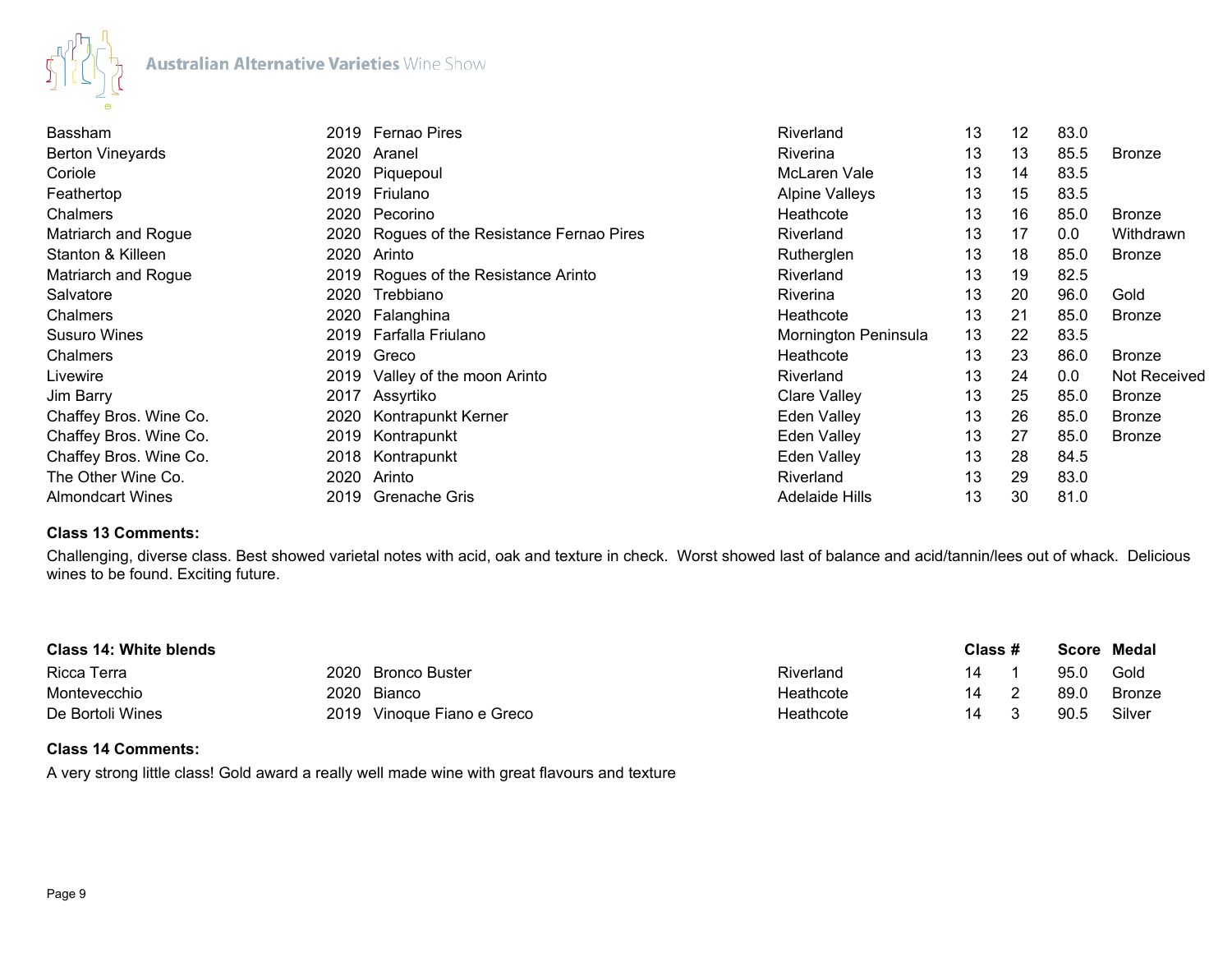

| Class 15: Sparkling rosé |                            |           | Class # |  | Score Medal |               |
|--------------------------|----------------------------|-----------|---------|--|-------------|---------------|
| Chalmers Project         | 2019 Col Fondo             | Heathcote | 15      |  | 86.C        | <b>Bronze</b> |
| Carillion Wines          | 2019 Lovable Rogue Pet-Nat | Orange    | 15      |  | 87.0        | <b>Bronze</b> |
| Chalmers                 | 2020 Col Fondo             | Heathcote | 15      |  | 91.5        | Silver        |

# **Class 15 Comments:**

| Class 16: Rosé              |      |                                    |                           | Class # |    |      | <b>Score Medal</b>  |
|-----------------------------|------|------------------------------------|---------------------------|---------|----|------|---------------------|
| Oakway Estate               | 2020 | il vino rosato                     | Geographe                 | 16      | 1  | 83.5 |                     |
| Wangolina                   | 2020 | Rose                               | Limestone Coast           | 16      | 2  | 82.5 |                     |
| <b>Bassham</b>              | 2019 | Rose' Renae                        | Riverland                 | 16      | 3  | 81.5 |                     |
| 22 Degree Halo              | 2020 | Rose                               | Riverland                 | 16      | 4  | 96.0 | Gold                |
| <b>Pikes Wines</b>          | 2020 | Luccio Rose                        | Clare Valley              | 16      | 5  | 84.5 |                     |
| <b>SCION</b>                | 2020 | Rosé                               | Rutherglen                | 16      | 6  | 83.0 |                     |
| The Yalumba Wine Company    | 2020 | Yalumba Y Series Sangiovese Rose   |                           | 16      |    | 0.0  | <b>Not Received</b> |
| <b>Kimbolton Wines</b>      | 2020 | Montepulciano Rose                 | Langhorne Creek           | 16      | 8  | 84.0 |                     |
| Terra do Rio                | 2020 | <b>Field Blend</b>                 | Riverland                 | 16      | 9  | 81.5 |                     |
| Dalfarras                   | 2019 | Rosé                               | <b>Goulburn Valley</b>    | 16      | 10 | 83.5 |                     |
| <b>Baileys of Glenrowan</b> | 2019 | <b>Small Batch Series Rose</b>     | Glenrowan                 | 16      | 11 | 83.5 |                     |
| Marie                       | 2020 | Rose                               | Riverina                  | 16      | 12 | 82.5 |                     |
| The Pawn Wine Company       | 2019 | El Desperado Rose                  | <b>Adelaide Hills</b>     | 16      | 13 | 90.0 | Silver              |
| <b>Golden Grove Estate</b>  | 2020 | Rose Brose                         | Murray Darling Vic        | 16      | 14 | 88.0 | <b>Bronze</b>       |
| Hither & Yon                | 2020 | Rosé                               | McLaren Vale              | 16      | 15 | 82.0 |                     |
| Artwine                     | 2020 | The Temptress Rose                 | Clare Valley              | 16      | 16 | 85.5 | <b>Bronze</b>       |
| <b>First Ridge</b>          | 2019 | Sangiovese Rose                    | Mudgee                    | 16      | 17 | 84.0 |                     |
| <b>Silent Noise</b>         | 2019 | Nero                               | Riverland                 | 16      | 18 | 83.5 |                     |
| <b>Hedonist Wines</b>       | 2020 | Rose                               | McLaren Vale              | 16      | 19 | 85.0 | <b>Bronze</b>       |
| <b>Billy Button</b>         | 2020 | Rosato                             | <b>King Valley</b>        | 16      | 20 | 82.5 |                     |
| Ricca Terra                 | 2020 | <b>Colour of Calmness</b>          | Riverland                 | 16      | 21 | 89.0 | <b>Bronze</b>       |
| The Bio Project             | 2020 | <b>Monastrell Dry Rose</b>         | McLaren Vale              | 16      | 22 | 83.5 |                     |
| Vino Intrepido              | 2019 | The Sharpest Thorn Sangiovese Rose | Heathcote                 | 16      | 23 | 82.5 |                     |
| <b>Trentham Estate</b>      | 2020 | The Family Sangiovese Rose         | <b>Murray Darling NSW</b> | 16      | 24 | 95.0 | Gold                |
| Ink series                  | 2020 | Rosato di Sangiovese               | Riverland                 | 16      | 25 | 82.5 |                     |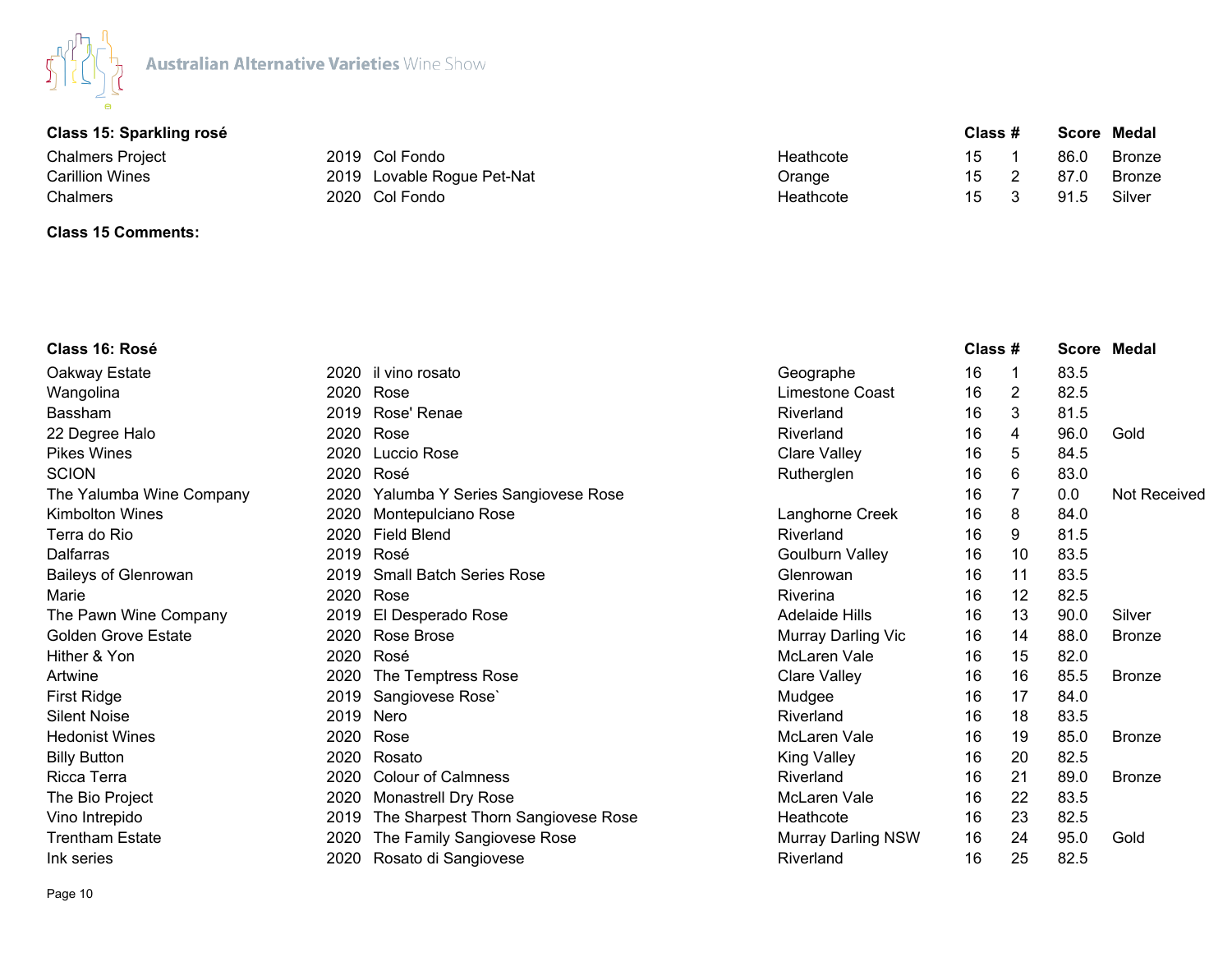

| Coriole                    | 2020 Rose                      | McLaren Vale        | 16 | 26  | 84.0 |                     |
|----------------------------|--------------------------------|---------------------|----|-----|------|---------------------|
| Longview Vineyard          | 2020 Longview Nebbiolo Rosato  | Adelaide Hills      | 16 | 27  | 93.0 | Silver              |
| DeBortoli Wines            | 2019 Vinoque Nebbiolo Rose     | <b>Yarra Valley</b> | 16 | 28  | 84.5 |                     |
| De Bortoli Wines           | 2020 De Bortoli Rose Rose      | <b>King Valley</b>  | 16 | 29  | 84.0 |                     |
| Matriarch and Rogue        | 2019 Ken Primitivo Rose        | Clare Valley        | 16 | 30  | 83.5 |                     |
| Kangarilla Road            | 2020 The Monty                 | Riverland           | 16 | -31 | 0.0  | <b>Not Received</b> |
| Big Easy Radio             | 2020 Drink the Sun             | McLaren Vale        | 16 | 32  | 84.5 |                     |
| Chalmers                   | 2019 Rosato                    | Heathcote           | 16 | 33  | 84.5 |                     |
| <b>Next Crop Wines</b>     | 2019 McLaren Vale Rosato       | McLaren Vale        | 16 | 34  | 83.5 |                     |
| Old Inn Road               | 2020 Dolcetto Chambourcin Rose |                     | 16 | 35  | 83.5 |                     |
| <b>Fighting Gully Road</b> | 2020 Rose'                     | Riverland           | 16 | 36  | 80.0 |                     |
| <b>Forester Estate</b>     | Jack out the Box Rose<br>2020  | Margaret River      | 16 | 37  | 84.0 |                     |

# **Class 16 Comments:**

Challenging class, with real combination of developed and fresh wines. Lots of sulphide in play, sometimes detrimentally so. Care to be taken with sulphur and acid additions.

| Class 17: Sparkling red |    |                                       |                       | Class # | Score Medal |        |
|-------------------------|----|---------------------------------------|-----------------------|---------|-------------|--------|
| Countertop              |    | 2020 Sparkling Maestri                | Swan Hill             |         | 91.0        | Silver |
| <b>Limited Release</b>  | NV | Sparkling Saperavi                    | <b>Alpine Valleys</b> |         | 86.5        | Bronze |
| Artwine                 | NV | La Dolce Vita Sparkling Montepulciano | Clare Valley          |         | 84.0        |        |
| 1847 Wines              |    | 2016 Sparkling Petit Verdot           | Barossa Valley        |         | 87.5        | Bronze |

## **Class 17 Comments:**

One stand out wine, great to see that wines were balanced, did well with winemaking, more vibrancy ideal

| Class 18A: Sangiovese (youthful, fresh, juicy) |                                    |                       | Class # |  | Score Medal |               |
|------------------------------------------------|------------------------------------|-----------------------|---------|--|-------------|---------------|
| Feathertop                                     | 2018 Sangiovese                    | <b>Alpine Valleys</b> | 18A     |  | 85.5        | <b>Bronze</b> |
| Farm Hand                                      | 2019 'One of a Kind'               | McLaren Vale          | 18A 2   |  | 90.C        | Silver        |
| W Salter & Son                                 | 2020 Pepperjack Sangiovese         | Padthaway             | 18A 3   |  | .96.C       | Gold          |
| Haselgrove Wines                               | 2019 Alternative Series Sangiovese | McLaren Vale          | 18A     |  | 87.C        | <b>Bronze</b> |
| Matriarch and Rogue                            | 2018 Pat Sangiovese                | Clare Valley          | 18A     |  | 90.C        | Silver        |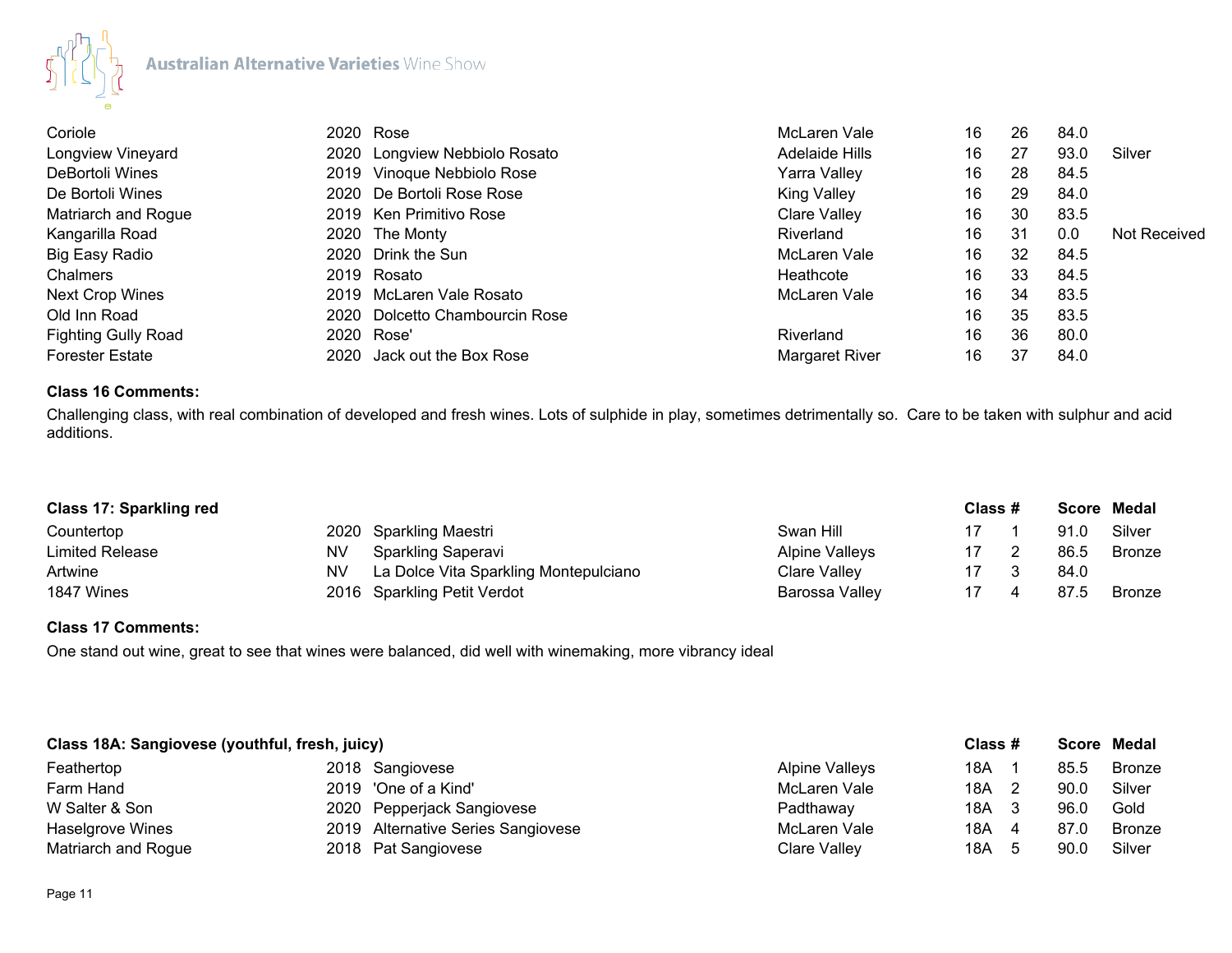

| <b>Billy Button</b>   |      | 2019 'The Rustic' Sangiovese | <b>Alpine Valleys</b> | 18A | 6     | 89.0 | <b>Bronze</b>       |
|-----------------------|------|------------------------------|-----------------------|-----|-------|------|---------------------|
| Coriole               |      | 2019 Sangiovese              | McLaren Vale          | 18A |       | 88.5 | Bronze              |
| Signor Vino           |      | 2019 Sangiovese              | Mount Lofty Ranges    | 18A | -8    | 87.5 | <b>Bronze</b>       |
| Linear Wines          |      | 2019 Sangiovese              | Canberra District     | 18A | -9    | 88.0 | Bronze              |
| Nugan Estate          |      | 2019 Alfredo Sangiovese      | <b>King Valley</b>    | 18A | -10   | 92.5 | Silver              |
| Hungerford Hill       |      | 2019 Sangiovese              | <b>Hilltops</b>       | 18A | $-11$ | 86.0 | <b>Bronze</b>       |
| The Little Wine Co    |      | 2018 Sangiovese              | Hunter                | 18A | 12    | 0.0  | <b>Not Received</b> |
| The Pawn Wine Company |      | 2019 The Gambit              | <b>Adelaide Hills</b> | 18A | 13    | 89.5 | <b>Bronze</b>       |
| Greenstone Vineyards  |      | 2019 Gusto Sangiovese        | Heathcote             | 18A | 14    | 87.0 | <b>Bronze</b>       |
| <b>Pikes Wines</b>    | 2019 | Luccio Sangiovese            | Clare Valley          | 18A | 15    | 88.0 | <b>Bronze</b>       |
| Dal Zotto Wines       |      | 2019 Sangiovese              | <b>King Valley</b>    | 18A | 16    | 95.0 | Gold                |

# **Class 18A Comments:**

Strong class, consistency, well made, good tannin-acid balance, majority of wines oak in balance. Alcohol in balance which was great to see. Good wines had positive savoury balance with fresh fruit

| <b>Class 18B: Sangiovese (more structured)</b> |      |                                                |                    | Class # |    | <b>Score</b> | Medal         |
|------------------------------------------------|------|------------------------------------------------|--------------------|---------|----|--------------|---------------|
| Ottelia                                        | 2017 | Sangiovese                                     | Padthaway          | 18B     |    | 0.0          | Withdrawn     |
| The Little Wine Co                             | 2018 | Little Gem Sangiovese                          | <b>Hunter</b>      | 18B     | 2  | 0.0          | Not Received  |
| Serafino Wines                                 | 2018 | Serafino Bellissimo Sangiovese                 | McLaren Vale       | 18B     | 3  | 90.0         | Silver        |
| First Ridge                                    | 2018 | Sangiovese                                     | Mudgee             | 18B     | 4  | 84.5         |               |
| <b>Pinnacle Drinks</b>                         | 2019 | The Ethereal One Sangiovese                    | <b>Fleurieu</b>    | 18B     | 5  | 96.0         | Gold          |
| Greenstone Vienyards                           | 2018 | <b>Estate Sangiovese</b>                       | Heathcote          | 18B     | 6  | 86.5         | <b>Bronze</b> |
| Signor Vino                                    | 2017 | Sangiovese                                     | Adelaide Hills     | 18B     |    | 88.0         | <b>Bronze</b> |
| <b>Saltram Wine Estate</b>                     | 2017 | <b>Saltram Winemakers Selection Sangiovese</b> | Barossa            | 18B     | 8  | 86.5         | <b>Bronze</b> |
| Coriole                                        | 2018 | Vita                                           | McLaren Vale       | 18B     | 9  | 86.5         | <b>Bronze</b> |
| Tar & Roses                                    | 2019 | Tar & Roses Sangiovese                         | Heathcote          | 18B     | 10 | 95.0         | Gold          |
| Amadio Wines Pty Ltd                           | 2018 | Vino Di Famiglia Sangiovese                    | Adelaide Hills     | 18B     | 11 | 86.0         | <b>Bronze</b> |
| Vino Intrepido                                 | 2019 | Blood of My Blood Sangiovese                   | Heathcote          | 18B     | 12 | 87.5         | <b>Bronze</b> |
| La Cantina King Valley                         |      | 2018 Sangiovese                                | <b>King Valley</b> | 18B     | 13 | 84.0         |               |
| Dalfarras                                      | 2019 | Sangiovese                                     | Clare Valley       | 18B     | 14 | 0.0          | Withdrawn     |
| Coriole                                        | 2016 | Vita                                           | McLaren Vale       | 18B     | 15 | 83.5         |               |
| The Pawn Wine Company                          | 2018 | The Gambit                                     | Adelaide Hills     | 18B     | 16 | 93.5         | Silver        |
| <b>Limited Release</b>                         |      | 2018 Sangiovese                                | Rutherglen         | 18B     | 17 | 86.0         | <b>Bronze</b> |
| <b>Fighting Gully Road</b>                     |      | 2018 La Longa Sangiovese                       | <b>Beechworth</b>  | 18B     | 18 | 85.5         | <b>Bronze</b> |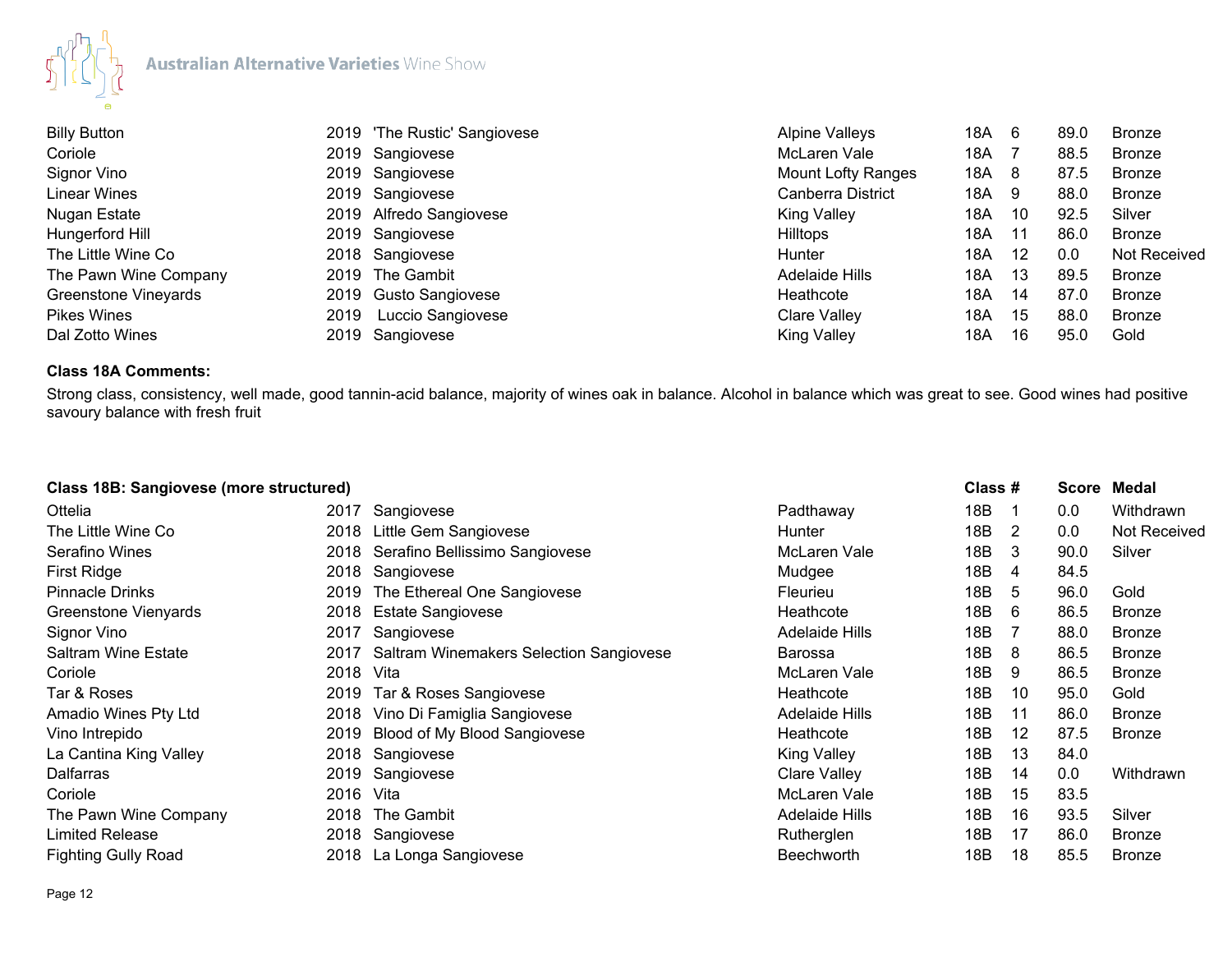

Fighting Gully Road **2019** Beechworth Sangiovese **Beechworth Beechworth** 18B 20 95.0 Gold

Fighting Gully Road **2017** La Longa Sangiovese **Beechworth** 18B 19 87.0 Bronze

## **Class 18B Comments:**

Top wines were an oasis in a desert of dried out prematurely aged, over oaked examples

| <b>Class 19: Nebbiolo</b>    |                                   |                           | Class # |    | <b>Score</b> | Medal  |
|------------------------------|-----------------------------------|---------------------------|---------|----|--------------|--------|
| <b>Susuro Wines</b>          | Farfalla Nebbiolo<br>2019         | Pyrenees                  | 19      |    | 83.5         |        |
| <b>Trentham Estate</b>       | The Family Nebbiolo<br>2018       | <b>Murray Darling NSW</b> | 19      | 2  | 82.5         |        |
| S.C. Pannell                 | 2016<br>Nebbiolo                  | Adelaide Hills            | 19      | 3  | 80.0         |        |
| Pike and Joyce Wines<br>2019 | Innesti Nebbiolo                  | <b>Adelaide Hills</b>     | 19      | 4  | 83.5         |        |
| <b>Grape Farm Winery</b>     | 2018<br>Nebbiolo                  | Pyrenees                  | 19      | 5  | 83.5         |        |
| Protero                      | 2018<br>Nebbiolo                  | <b>Adelaide Hills</b>     | 19      | 6  | 96.0         | Gold   |
| Longview Vineyard            | 2018<br>Saturnus                  | <b>Adelaide Hills</b>     | 19      |    | 95.0         | Gold   |
| Dhiaga Wines                 | Nebbiolo Dhiaga<br>2018           | Pyrenees                  | 19      | 8  | 87.5         | Bronze |
| Tar & Roses<br>2018          | Tar&Roses Nebbiolo                | Heathcote                 | 19      | 9  | 84.0         |        |
| <b>Billy Button</b><br>2018  | 'The Elusive' Nebbiolo            | <b>Alpine Valleys</b>     | 19      | 10 | 84.5         |        |
| Serafino Wines<br>2019       | Serafino Bellissimo Nebbiolo      | McLaren Vale              | 19      | 11 | 95.0         | Gold   |
| Vino Intrepido               | 2019 Spanna in the Works Nebbiolo | Pyrenees                  | 19      | 12 | 84.0         |        |
| Vineyard 28                  | 2019<br>Nebbiolo                  | Geographe                 | 19      | 13 | 83.5         |        |
| Signor Vino                  | 2016<br>Nebbiolo                  | Adelaide Hills            | 19      | 14 | 82.0         |        |
| C A Henschke & Co            | 2016 Rose Grower                  | Eden Valley               | 19      | 15 | 84.0         |        |
| Happs Three Hills            | 2012<br>Nebbiolo                  | Margaret River            | 19      | 16 | 83.5         |        |
| Trandari<br>2017             | Nebbiolo                          | <b>Hilltops</b>           | 19      | 17 | 83.5         |        |
| Dal Zotto Wines<br>2017      | Nebbiolo                          | <b>King Valley</b>        | 19      | 18 | 84.0         |        |

# **Class 19 Comments:**

Short class with varying styles. Both richer fruited and lighter fruited styles rewarded assuming fruit weight and tannin in check. Balance and freshness pivotal.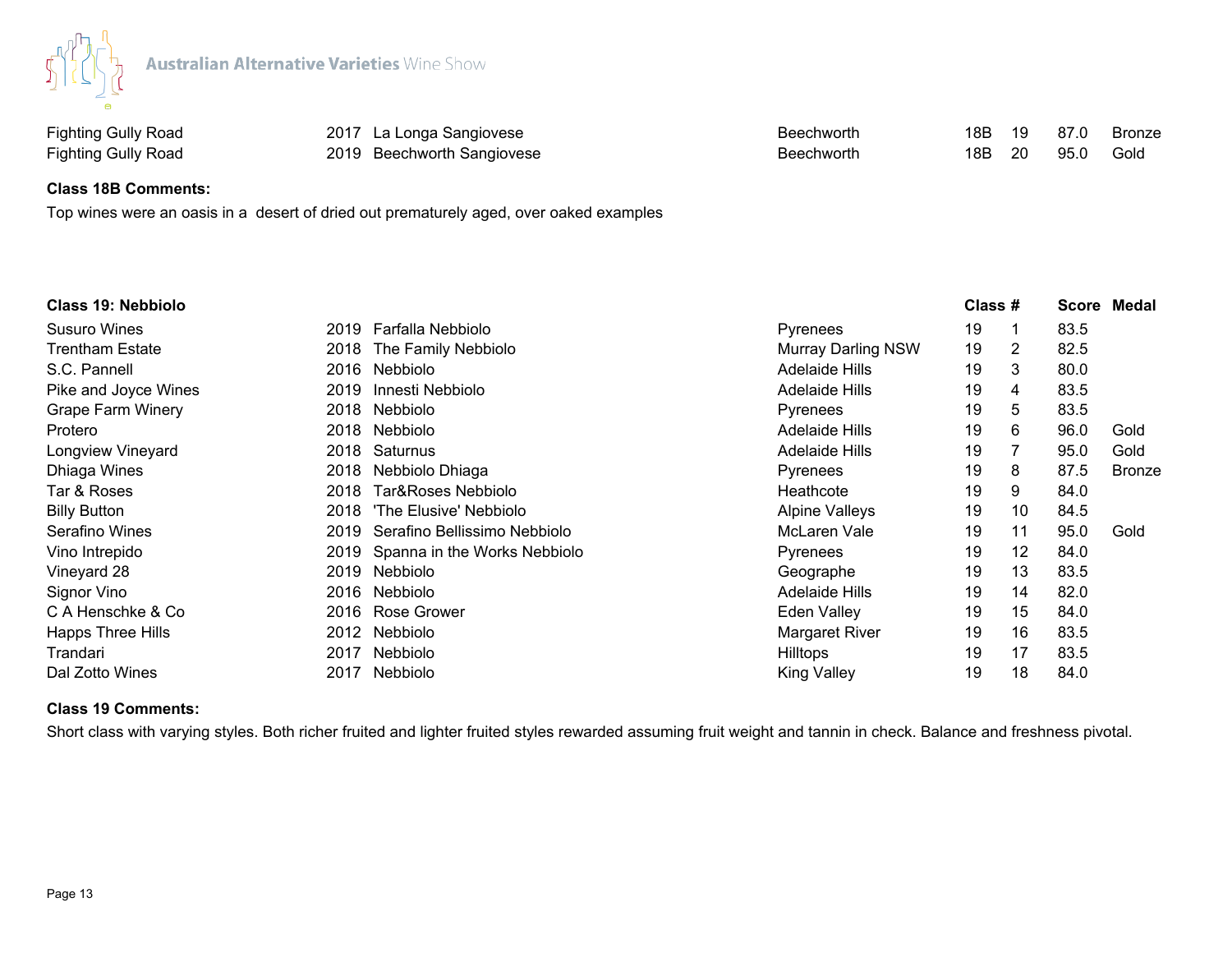

| Class 20: Barbera       |  |                                 |                       |    | Class # |      | Score Medal   |
|-------------------------|--|---------------------------------|-----------------------|----|---------|------|---------------|
| S.C.Pannell             |  | 2018 Barbera                    | Adelaide Hills        | 20 |         | 89.0 | <b>Bronze</b> |
| Amadio Wines Pty Ltd    |  | 2018 EVANESCENCE RANGE: BARBERA | Adelaide Hills        | 20 | 2       | 88.5 | <b>Bronze</b> |
| First Ridge             |  | 2018 Barbera                    | Mudgee                | 20 | 3       | 84.0 |               |
| The Little Wine Company |  | 2018 Barbera                    | Mudgee                | 20 | 4       | 0.0  | Not Received  |
| <b>Billy Button</b>     |  | 2019 'The Affable' Barbera      | <b>Alpine Valleys</b> | 20 | 5       | 88.5 | <b>Bronze</b> |
| Living Roots            |  | 2017 "Native Currant" Barbera   | Adelaide Hills        | 20 | 6       | 87.0 | <b>Bronze</b> |
| Zerella Wines           |  | 2019 La Gita Barbera            | McLaren Vale          | 20 |         | 88.0 | <b>Bronze</b> |
| The Little Wine Co      |  | 2018 Little Gem Barbera         | Hunter                | 20 | 8       | 0.0  | Not Received  |
| Dal Zotto Wines         |  | 2019 Barbera                    | <b>King Valley</b>    | 20 | 9       | 86.5 | Bronze        |

# **Class 20 Comments:**

Diverse styles from richer/bigger to leaner/acid, some good wines, lacking vibrancy overall. Ideally looking at greater vibrancy of colour and fruit, balanced oak.

| Class 21: Lagrein      |  |                                       |                      | Class # |   |      | Score Medal   |  |
|------------------------|--|---------------------------------------|----------------------|---------|---|------|---------------|--|
| Matriarch and Rogue    |  | 2019 Rogues of the Resistance Lagrein | Riverland            | 21      |   | 88.5 | <b>Bronze</b> |  |
| Dell'uva Wine          |  | 2016 Lagrein                          | <b>Barossa</b>       | 21      |   | 87.0 | <b>Bronze</b> |  |
| <b>Bassham</b>         |  | 2018 Lagrein Organic                  | Riverland            | 21      |   | 89.5 | <b>Bronze</b> |  |
| <b>Bremerton Wines</b> |  | 2017 Special Release Lagrein          | Langhorne Creek      | 21      | 4 | 84.5 |               |  |
| Wangolina              |  | 2019 A Series Lagrein                 | Limestone Coast      | 21      | 5 | 92.5 | Silver        |  |
| Serafino Wines         |  | 2018 Serafino Bellissimo Lagrein      |                      | 21      | 6 | 82.0 |               |  |
| Mount Towrong          |  | 2017 Lagrein                          | Heathcote            | 21      |   | 83.5 |               |  |
| alejandro              |  | 2020 alejandro Lagrein                | Riverland            | 21      |   | 84.0 |               |  |
| Hickinbotham           |  | 2019 Lagrein                          | Mornington Peninsula | 21      |   | 86.5 | <b>Bronze</b> |  |

## **Class 21 Comments:**

Varietal characters showed through across the class. deep colour - Mulberry - softer/open tannins. Overall a lack of flow and focus in the wines.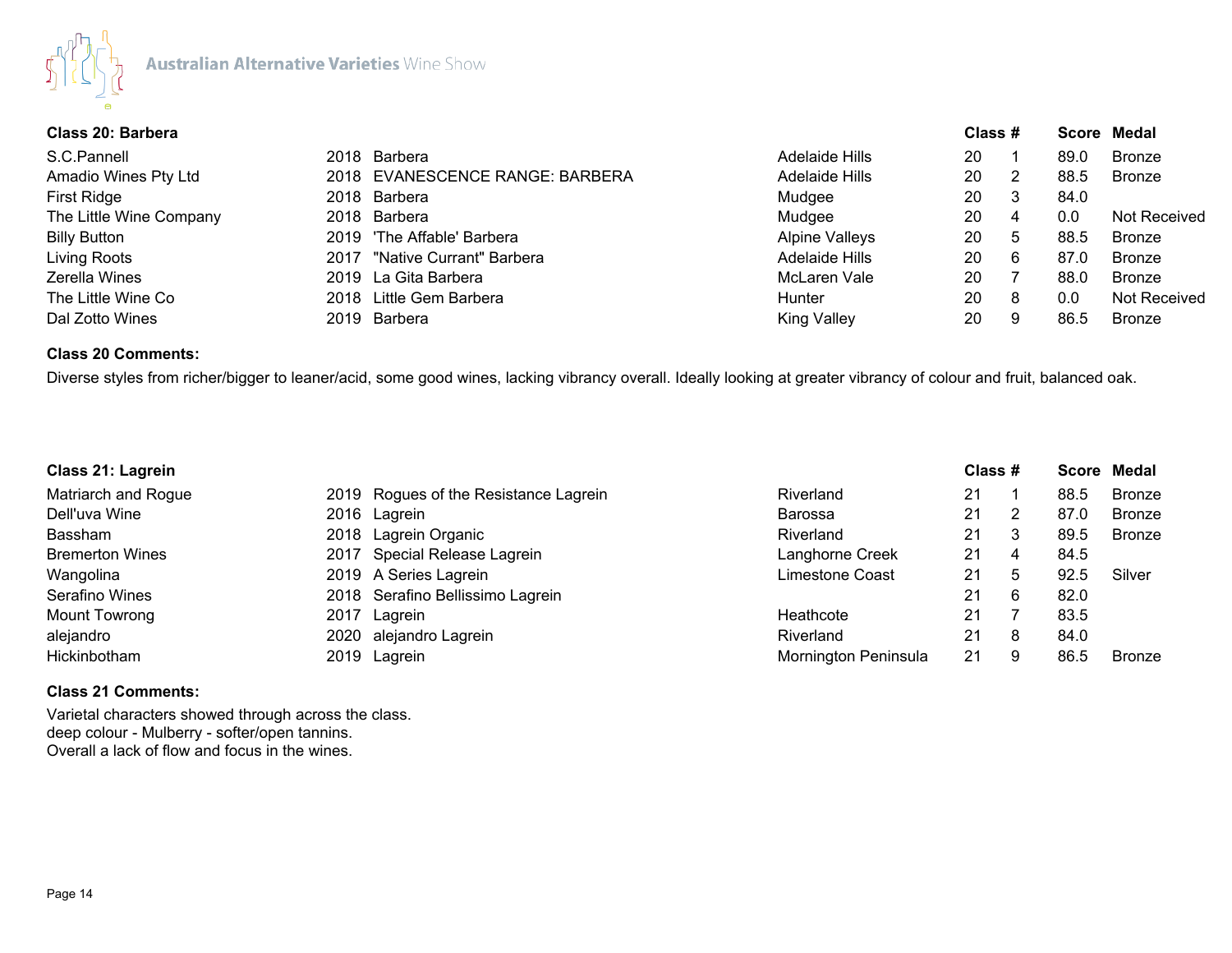

| <b>Class 22: Sagrantino</b><br>Amadio Wines Pty Ltd |                                                                                                                                                                    |    |  |         | Score Medal   |
|-----------------------------------------------------|--------------------------------------------------------------------------------------------------------------------------------------------------------------------|----|--|---------|---------------|
|                                                     | Adelaide Hills                                                                                                                                                     | 22 |  | 89.C    | <b>Bronze</b> |
|                                                     | McLaren Vale                                                                                                                                                       | 22 |  | 81.0    |               |
|                                                     | Hunter Valley                                                                                                                                                      | 22 |  | 90.0    | Silver        |
|                                                     | <b>Hunter Valley</b>                                                                                                                                               | 22 |  | 88.C    | <b>Bronze</b> |
|                                                     | 2017 Amadio Heritage Range Sagrantino<br>2017 Oliver's Taranga Sagrantino<br>2018 Carillion Single Barrel Sagrantino<br>2019 Lovable Rogue Foot Stomped Sagrantino |    |  | Class # |               |

# **Class 22 Comments:**

Tough class, potential for greeness with variety, need ripeness and open canopy

| <b>Class 23: Aglianico</b> |  |                                             |                       | Class # |    |      | Score Medal         |
|----------------------------|--|---------------------------------------------|-----------------------|---------|----|------|---------------------|
| <b>Carillion Wines</b>     |  | 2018 Lovable Rogue Moon Child Aglianico     | Orange                | 23      |    | 91.0 | Silver              |
| <b>Purple Hands Wines</b>  |  | 2019 After Five Wine Co Aglianico           | Barossa Valley        | 23      | 2  | 0.0  | <b>Not Received</b> |
| After Five Wine Co.        |  | 2018 Barossa Valley Aglianico               | Barossa Valley        | 23      | 3  | 85.0 | <b>Bronze</b>       |
| S.C.Pannell                |  | 2019 Aglianico                              | McLaren Vale          | 23      | 4  | 83.5 |                     |
| Dell'uva Wines             |  | 2016 Aglianico                              | Barossa               | 23      | 5  | 84.5 |                     |
| Pepper Tree                |  | 2019 Limited Release Wrattonbully Aglianico | Wrattonbully          | 23      | 6  | 83.5 |                     |
| Ricca Terra                |  | 2019 Aglianico                              | Riverland             | 23      |    | 95.0 | Gold                |
| <b>Carillion Wines</b>     |  | 2019 Lovable Rogue Moon Child Aglianico     | Orange                | 23      | 8  | 85.5 | <b>Bronze</b>       |
| Chalmers                   |  | 2019 Aglianico                              | Heathcote             | 23      | 9  | 83.5 |                     |
| Hither & Yon               |  | 2017 Aglianico                              | McLaren Vale          | 23      | 10 | 81.0 |                     |
| <b>Fighting Gully Road</b> |  | 2017 Aglianico                              | <b>Alpine Valleys</b> | 23      | 11 | 96.0 | Gold                |

# **Class 23 Comments:**

Solid, though challenging class. Ripe tannins and fruit balance with concentration key. Finesse and elegance tipped the balance.

| <b>Class 24: Montepulciano</b> |  |                                        |                        | Class # |      | Score Medal   |  |
|--------------------------------|--|----------------------------------------|------------------------|---------|------|---------------|--|
| S.C.Pannell                    |  | 2018 Montepulciano                     | Langhorne Creek        | 24      | 87.5 | <b>Bronze</b> |  |
| <b>Pinnacle Drinks</b>         |  | 2019 The Ethereal One Montepulciano    | Fleurieu               | 24      | 86.5 | <b>Bronze</b> |  |
| Serafino Wines                 |  | 2020 Serafino Bellissimo Montepulciano | McLaren Vale           | 24      | 89.0 | <b>Bronze</b> |  |
| After Five Wine Co.            |  | 2018 Barossa Valley Montepulciano      | Barossa Valley         | 24      | 86.5 | <b>Bronze</b> |  |
| Mr. Riggs Wine Co              |  | 2019 Montepulciano                     | <b>Adelaide Plains</b> | 24      | 90.0 | Silver        |  |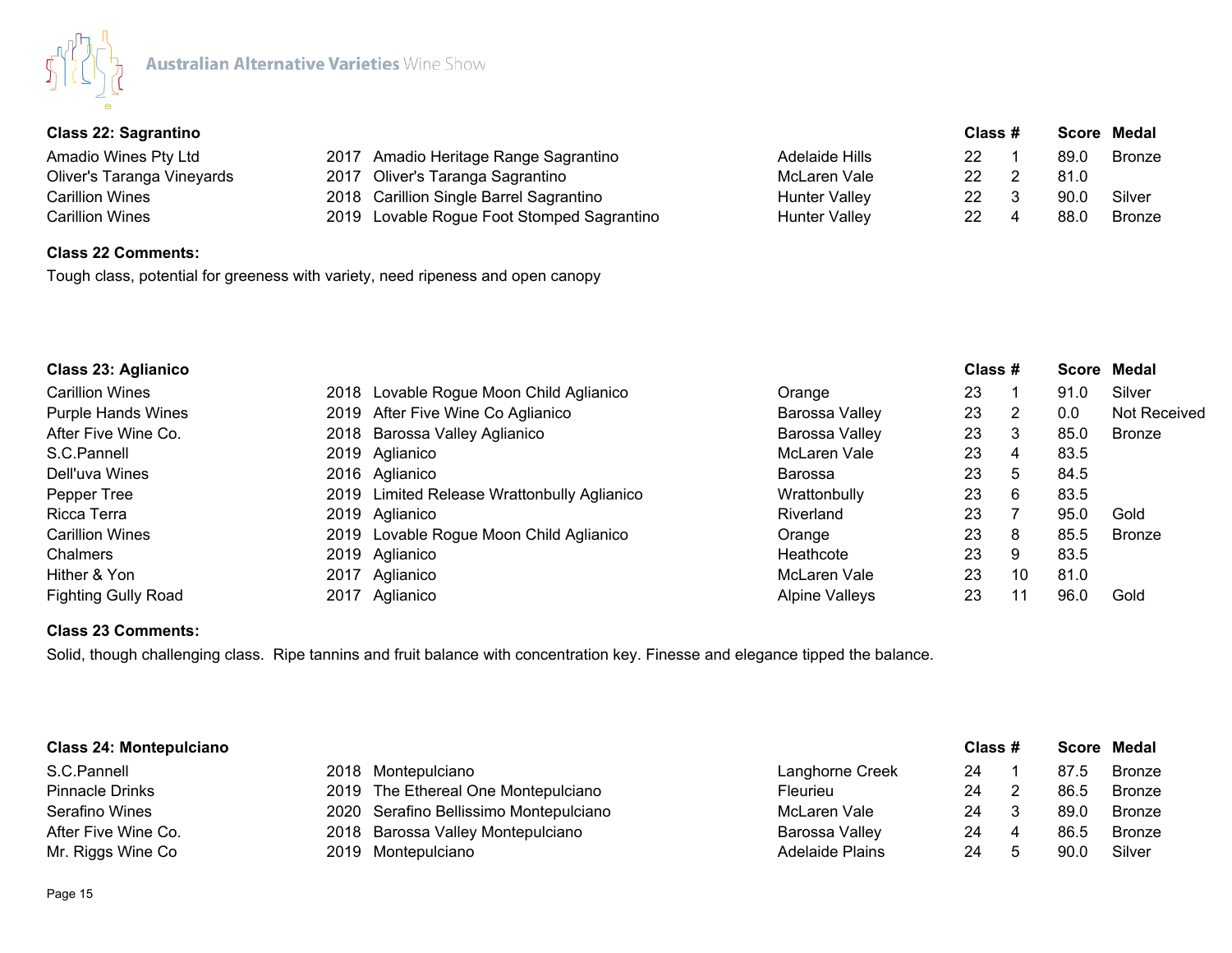

| Kangarilla Road           | 2019 | Montepulciano                          | Riverland             | 24 | 6                 | 81.0 |               |
|---------------------------|------|----------------------------------------|-----------------------|----|-------------------|------|---------------|
| Wangolina                 |      | 2019 A Series Montepulciano            | Limestone Coast       | 24 |                   | 90.0 | Silver        |
| Amadio Wines Pty Ltd      | 2017 | HERITAGE SELECTION MONTEPULCIANO       | <b>Adelaide Hills</b> | 24 | 8                 | 82.5 |               |
| S.C.Pannell               |      | 2019 Montepulciano                     | Langhorne Creek       | 24 | 9                 | 96.0 | Gold          |
| <b>Purple Hands Wines</b> |      | 2019 After Five Wine Co Montepulciano  | Barossa Valley        | 24 | 10                | 0.0  | Not Received  |
| Seabrook Wines            |      | 2018 Tiger Moth Marshall Montepulciano | <b>Adelaide Hills</b> | 24 | 11                | 0.0  | Not Received  |
| Serafino Wines            |      | 2019 Serafino Bellissimo Montepulciano | McLaren Vale          | 24 | $12 \overline{ }$ | 84.0 |               |
| <b>Kimbolton Wines</b>    |      | 2019 Montepulciano                     | Langhorne Creek       | 24 | 13                | 84.0 |               |
| Coriole                   | 2019 | Montepulciano                          | McLaren Vale          | 24 | 14                | 95.0 | Gold          |
| Artwine                   |      | 2019 Leave Your Hat On Montepulciano   | <b>Clare Valley</b>   | 24 | 15                | 87.5 | <b>Bronze</b> |
| Pindarie                  |      | 2019 Small Block Montepulciano         | Barossa               | 24 | 16                | 91.5 | Silver        |
| Ricca Terra               | 2020 | Montepulciano                          | Riverland             | 24 | 17                | 85.5 | <b>Bronze</b> |
| Haselgrove Wines          | 2019 | Alternative Series Montepulciano       | McLaren Vale          | 24 | 18                | 90.0 | Silver        |
| alejandro                 | 2019 | alejandro Montepulciano                | Riverland             | 24 | 19                | 84.0 |               |
| <b>Brown Brothers</b>     |      | 2018 Cellar Door Release Montepulciano | Heathcote             | 24 | 20                | 85.0 | <b>Bronze</b> |

## **Class 24 Comments:**

Robust line up provided much discussion among judges. Tannin may have taken its toll a little. a pleasure to judge.

| Class 25: Nero d'Avola      |      |                                       |                           | Class # |                   | <b>Score</b> | Medal         |
|-----------------------------|------|---------------------------------------|---------------------------|---------|-------------------|--------------|---------------|
| Ricca Terra                 |      | 2020 Nero                             | Riverland                 | 25      |                   | 86.0         | <b>Bronze</b> |
| <b>Baileys of Glenrowan</b> |      | 2019 Small Batch Series Nero d'Advola | Glenrowan                 | 25      | 2                 | 82.5         |               |
| <b>MAAN Wines</b>           |      | 2019 Hit MAAN                         | McLaren Vale              | 25      | 3                 | 85.0         | <b>Bronze</b> |
| <b>Trentham Estate</b>      |      | 2019 The Family Nero D'avola          | <b>Murray Darling NSW</b> | 25      | 4                 | 80.0         |               |
| S.C.Pannell                 |      | 2019 Nero Diavola                     | McLaren Vale              | 25      | 5                 | 83.5         |               |
| Seppeltsfield Wines         |      | 2020 Village Nero d'Avola             | Barossa Valley            | 25      | 6                 | 95.0         | Gold          |
| <b>Dalfarras</b>            |      | 2019 Nero d'Avola                     | North West Victoria       | 25      |                   | 0.0          | Not Received  |
| <b>SHERRAH Wines</b>        |      | 2019 Nero d'Avola                     | McLaren Vale              | 25      | 8                 | 83.5         |               |
| Matriarch and Rogue         |      | 2019 Nero d'Avola                     | Riverland                 | 25      | 9                 | 88.5         | <b>Bronze</b> |
| <b>Pinnacle Drinks</b>      | 2020 | Infamous Dodger Nero d'Avola          |                           | 25      | 10                | 81.0         |               |
| Oakway Estate               |      | 2019 il Siciliano                     | Geographe                 | 25      | 11                | 84.5         |               |
| <b>Paulmara Estates</b>     |      | 2019 DeNero                           | Barossa                   | 25      | $12 \overline{ }$ | 84.5         |               |
| <b>Golden Grove Estate</b>  |      | 2019 Nero D'Avola                     | <b>Granite Belt</b>       | 25      | 13                | 88.0         | <b>Bronze</b> |
| McWilliam's Wines Group Ltd | 2020 | Alternis Nero D'Avola                 | Riverina                  | 25      | 14                | 90.0         | Silver        |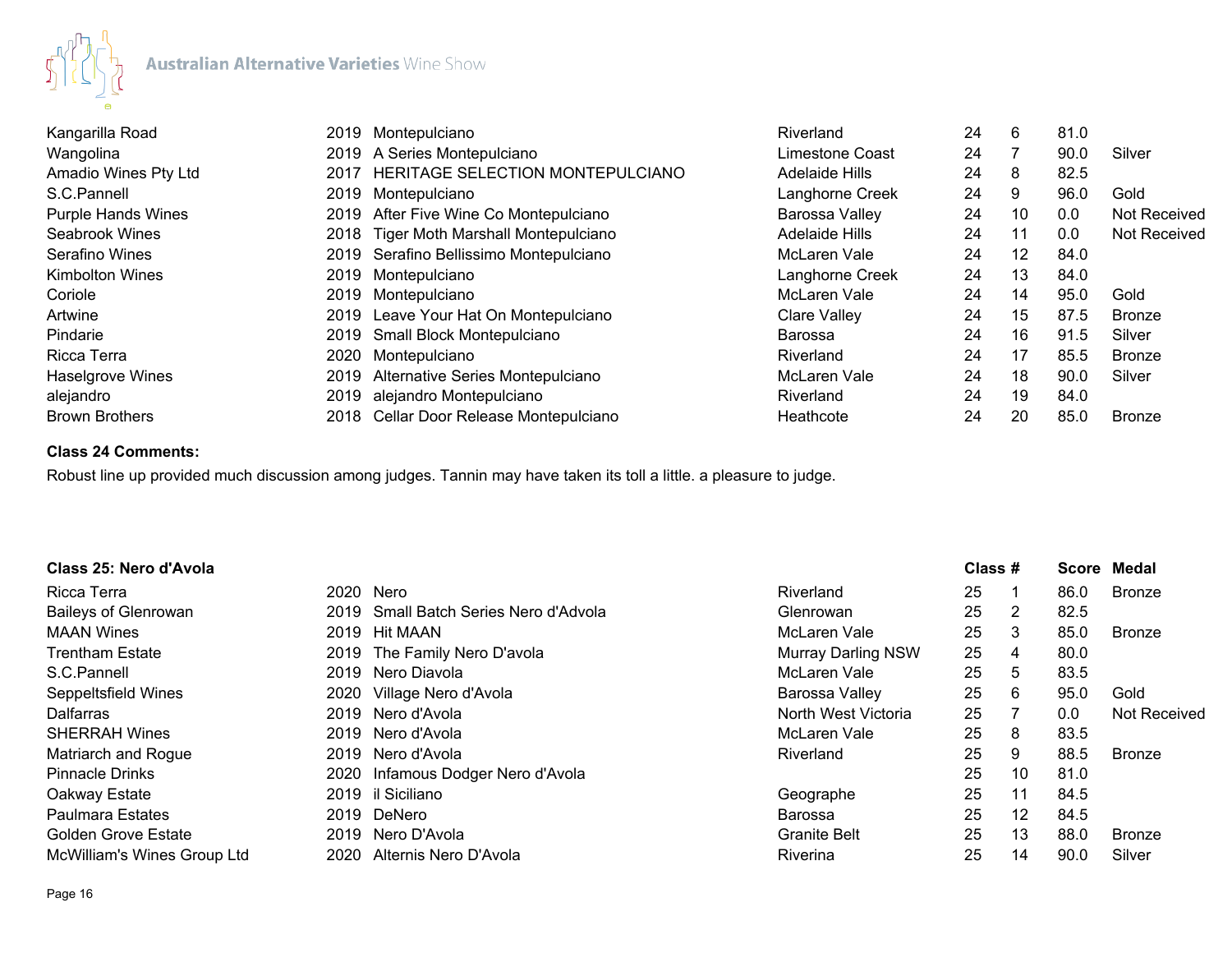

| Chalmers               | 2019      | Nero d'Avola                       | Heathcote                 | 25 | 15 | 83.5 |               |
|------------------------|-----------|------------------------------------|---------------------------|----|----|------|---------------|
| Hither & Yon           |           | 2019 Nero d'Avola                  | McLaren Vale              | 25 | 16 | 82.5 |               |
| Unico Zelo             | 2019      | 'Mallee Gambit'                    | <b>Clare Valley</b>       | 25 | 17 | 80.5 |               |
| <b>Tellurian Wines</b> | 2019      | Nero d'Avola                       | Heathcote                 | 25 | 18 | 85.0 | <b>Bronze</b> |
| George's Folly         | <b>NV</b> | Nero d'Avola                       | Fleurieu                  | 25 | 19 | 82.5 |               |
| Bassham                | 2017      | Nero D'Avola                       | Riverland                 | 25 | 20 | 82.5 |               |
| Unico Zelo             |           | 2019 'Pipe Dream'                  | <b>Adelaide Hills</b>     | 25 | 21 | 79.5 |               |
| Zerella Wines          |           | 2019 La Gita Nero d'Avola          | McLaren Vale              | 25 | 22 | 89.0 | <b>Bronze</b> |
| <b>Bondar Wines</b>    | 2020      | Nero                               | McLaren Vale              | 25 | 23 | 82.0 |               |
| <b>Pinnacle Drinks</b> |           | 2019 The Ethereal One Nero d'Avola | Fleurieu                  | 25 | 24 | 85.5 | <b>Bronze</b> |
| Vino Intrepido         | 2020      | Nero's Fiddle Nero d'Avola         | Murray Darling Vic        | 25 | 25 | 87.0 | <b>Bronze</b> |
| Fox Creek              | 2020      | Limited Release Nero d'Avola       | McLaren Vale              | 25 | 26 | 84.0 |               |
| Signor Vino            |           | 2019 Nero d'Avola                  | <b>Riverina</b>           | 25 | 27 | 84.0 |               |
| <b>Trentham Estate</b> |           | 2018 The Family Nero D'avola       | <b>Murray Darling NSW</b> | 25 | 28 | 82.0 |               |
| Coriole                | 2020      | Nero                               | McLaren Vale              | 25 | 29 | 90.0 | Silver        |
| Eldorado Road          |           | 2018 Comrade                       | North East Victoria       | 25 | 30 | 83.0 |               |

# **Class 25 Comments:**

Predominantly fruit driven styles with less oak and alcohol were well rewarded. Some underripe examples stood out and did not score well. Fruit generosity with palate weight and structure showed really well. Full phenological ripeness was key with Oak in check.

| Class 26: Other red Italian varietal wines (min. 85% single variety) |                                      |                       | Class # |   |      | Score Medal   |
|----------------------------------------------------------------------|--------------------------------------|-----------------------|---------|---|------|---------------|
| Hungerford Hill                                                      | 2018 Corvina                         | <b>Hilltops</b>       | 26      |   | 88.5 | <b>Bronze</b> |
| Mount Towrong                                                        | 2019 Negroamaro                      | Heathcote             | 26      |   | 90.0 | Silver        |
| Vineyard 28                                                          | 2020 Dolcetto                        | Geographe             | 26      |   | 79.0 |               |
| <b>Billy Button</b>                                                  | 2019 'The Clandestine' Schioppettino | <b>Alpine Valleys</b> | 26      |   | 90.0 | Silver        |
| Unico Zelo                                                           | 2020 'Jungle Jungle' Dolcetto        | Clare Valley          | 26      | 5 | 89.0 | <b>Bronze</b> |
| <b>Billy Button</b>                                                  | 2019 'The Renegade' Refosco          | <b>Alpine Valleys</b> | 26      | 6 | 87.5 | <b>Bronze</b> |
| Living Roots                                                         | 2018 "Native Mulberry" Teroldego     | <b>Adelaide Hills</b> | 26      |   | 91.5 | Silver        |
| Hesketh                                                              | 2018 Regional Selections Negroamaro  | Barossa               | 26      | 8 | 84.5 |               |
| Amato Vino                                                           | 2018 Teroldego                       | <b>Margaret River</b> | 26      |   | 90.0 | Silver        |

## **Class 26 Comments:**

Negro amaro, Teroldego softer and approachable styles, some good medium weight wines reflected in number of silvers in this bracket. Room for improvement due to being good without being great, continuing to learn across the industry with these varieties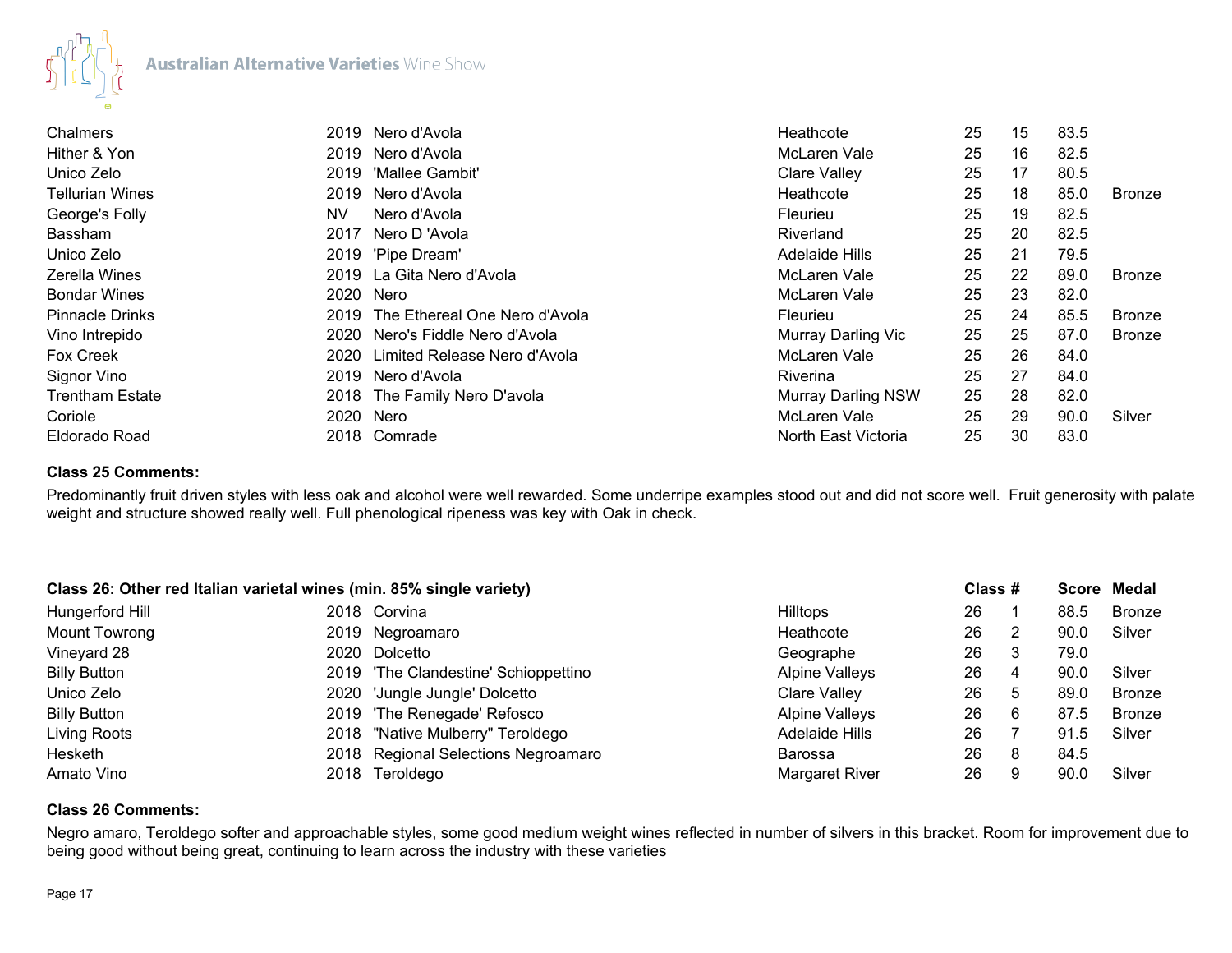

# **Class 27A: Tempranillo (youthful, fresh, juicy) Class # Score Medal**

| The Yalumba Wine Company    |      | 2019 Yalumba Y Series Tempranillo     |                        | 27A | -1 | 0.0  | <b>Not Received</b> |
|-----------------------------|------|---------------------------------------|------------------------|-----|----|------|---------------------|
| <b>Rosabrook Wines</b>      |      | 2017 Margaret River Tempranillo       | <b>Margaret River</b>  | 27A | 2  | 88.5 | <b>Bronze</b>       |
| Elephant in the Room        |      | 2019 Tempranillo                      |                        | 27A | 3  | 87.0 | <b>Bronze</b>       |
| <b>Corang Estate</b>        | 2019 | Hilltops 2019 Tempranillo             | <b>Hilltops</b>        | 27A | 4  | 88.0 | <b>Bronze</b>       |
| C A Henschke & Co           | 2018 | Stone Jar                             | <b>Eden Valley</b>     | 27A | 5  | 90.5 | Silver              |
| <b>Linear Wines</b>         | 2019 | Tempranillo                           | Canberra District      | 27A | 6  | 86.0 | <b>Bronze</b>       |
| Tempus Two                  | 2020 | Varietal Tempranillo                  | North East Victoria    | 27A | 7  | 88.5 | <b>Bronze</b>       |
| <b>Fox Creek</b>            | 2020 | Limited Release Tempranillo           | McLaren Vale           | 27A | 8  | 96.0 | Gold                |
| McWilliam's Wines Group Ltd | 2019 | Alternis Tempranillo                  | Gundagai               | 27A | 9  | 85.5 | <b>Bronze</b>       |
| Serafino Wines              | 2020 | Serafino Bellissimo Tempranillo       | McLaren Vale           | 27A | 10 | 89.5 | <b>Bronze</b>       |
| <b>Billy Button</b>         | 2019 | 'The Alluring' Tempranillo            | <b>Alpine Valleys</b>  | 27A | 11 | 89.0 | <b>Bronze</b>       |
| Matriarch and Rogue         |      | 2018 Mary Tempranillo                 | <b>Clare Valley</b>    | 27A | 12 | 88.0 | <b>Bronze</b>       |
| Lerida Estate               |      | 2019 Tempranillo                      | Hilltops               | 27A | 13 | 0.0  | Not Received        |
| The Pawn Wine Company       | 2019 | En Passant                            | <b>Adelaide Hills</b>  | 27A | 14 | 85.5 | <b>Bronze</b>       |
| Ferngrove Wines             | 2019 | Independence Tempranillo              | <b>Frankland River</b> | 27A | 15 | 87.0 | <b>Bronze</b>       |
| Tempus Two                  | 2019 | Varietal Tempranillo                  | North East Victoria    | 27A | 16 | 87.5 | <b>Bronze</b>       |
| S.C Pannell                 | 2019 | Dead End Tempranillo                  | McLaren Vale           | 27A | 17 | 87.5 | <b>Bronze</b>       |
| Livewire                    |      | 2019 'Valley of the moon 'Tempranillo | Heathcote              | 27A | 18 | 0.0  | Not Received        |
| <b>Rusty Mutt</b>           | 2019 | Conejo Joven                          | McLaren Vale           | 27A | 19 | 88.0 | <b>Bronze</b>       |
| S.C Pannell                 | 2018 | Dead End Tempranillo                  | McLaren Vale           | 27A | 20 | 89.5 | <b>Bronze</b>       |
| Pindarie                    | 2019 | The Risk Taker Tempranillo            | Barossa Valley         | 27A | 21 | 87.5 | <b>Bronze</b>       |
| Tar & Roses                 | 2019 | Tar & Roses Tempranillo               | Heathcote              | 27A | 22 | 88.5 | <b>Bronze</b>       |
| <b>Hedonist Wines</b>       | 2020 | Tempranillo                           | McLaren Vale           | 27A | 23 | 95.0 | Gold                |
| Mr. Riggs Wine Co           |      | 2019 Yacca Paddock Tempranillo        | <b>Adelaide Hills</b>  | 27A | 24 | 89.0 | <b>Bronze</b>       |
| Peter Lehmann Wines         |      | 2019 Hill & Valley                    | Barossa Valley         | 27A | 25 | 90.0 | Silver              |
| Feathertop                  |      | 2018 Tempranillo                      | <b>Alpine Valleys</b>  | 27A | 26 | 80.0 |                     |
| Franca's                    | 2020 | Franca's Tempranillo                  | Riverland              | 27A | 27 | 93.0 | Silver              |
| K1 Wines                    | 2019 | Tempranillo                           | <b>Adelaide Hills</b>  | 27A | 28 | 88.0 | <b>Bronze</b>       |
| Innocent Bystander          | 2019 | Tempranillo                           | Heathcote              | 27A | 29 | 89.5 | <b>Bronze</b>       |
| <b>Brown Brothers</b>       | 2019 | Origins Tempranillo                   | Heathcote              | 27A | 30 | 90.0 | Silver              |
| Hickinbotham                |      | 2018 Joven style Tempranillo          | Mornington Peninsula   | 27A | 31 | 83.5 |                     |

# **Class 27A Comments:**

Good tempranillo tannins reflect talc structure, fine line to get fruit ripeness without over-extraction or greeness, good wines more reserved and had positive savoury characters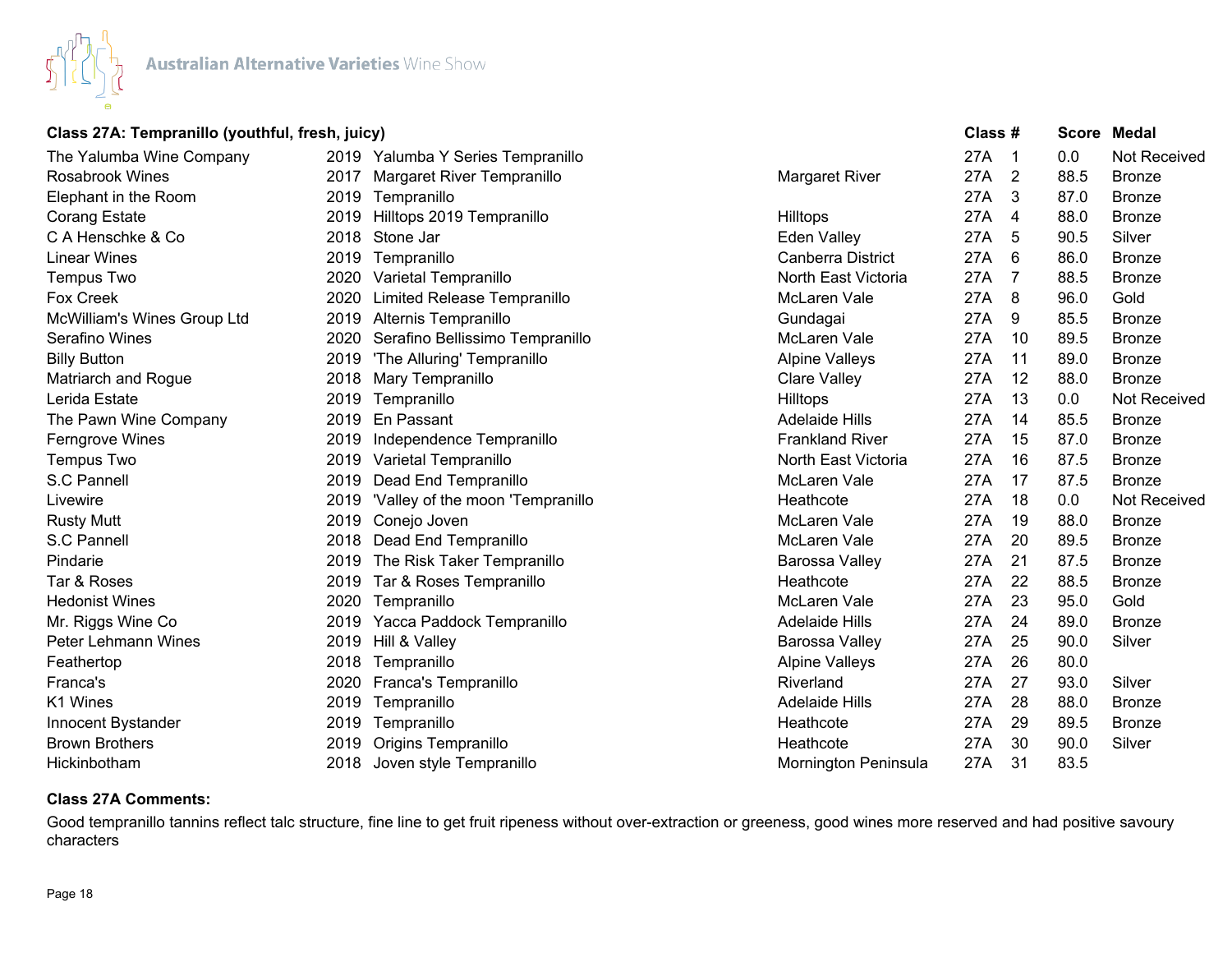

# **Class 27B: Tempranillo (more structured) Class # Score Medal**

| Wangolina                   |      | 2019 A Series Tempranillo                   | Limestone Coast       | 27B | -1 | 95.0 | Gold          |
|-----------------------------|------|---------------------------------------------|-----------------------|-----|----|------|---------------|
| Mount Majura Vineyard       |      | 2019 Tempranillo                            | Canberra District     | 27B | 2  | 87.0 | <b>Bronze</b> |
| Side Gate                   |      | 2018 Art Series                             | Adelaide Hills        | 27B | 3  | 0.0  | Not Received  |
| Willow Bridge Estate Solana |      | 2019 Tempranillo                            | Geographe             | 27B | 4  | 87.0 | Bronze        |
| <b>Running With Bulls</b>   |      | 2019 Running with Bulls Barossa Tempranillo | Barossa               | 27B | 5  | 0.0  | Not Received  |
| Regional Classic            |      | 2019 Tempranillo                            | Heathcote             | 27B | 6  | 87.0 | <b>Bronze</b> |
| Pepper Tree                 | 2019 | Limited Release Wrattonbully Tempranillo    | Wrattonbully          | 27B |    | 83.5 |               |
| The Little Wine Co          | 2018 | Little Gem Tempranillo                      | Hunter                | 27B | 8  | 0.0  | Not Received  |
| The Pawn Wine Company       | 2018 | En Passant                                  | Adelaide Hills        | 27B | 9  | 95.0 | Gold          |
| Simao & Co Wines            | 2018 | Tempranillo                                 | <b>Alpine Valleys</b> | 27B | 10 | 85.0 | <b>Bronze</b> |
| Dalfarras                   |      | 2019 Tempranillo                            | Nagambie Lakes        | 27B | 11 | 84.0 |               |
| Vanden Estate               | 2016 | Temptress Tempranillo                       | Riverland             | 27B | 12 | 83.5 |               |
| Anderson & Marsh            |      | 2019 Parell Tempranillo                     | <b>Alpine Valleys</b> | 27B | 13 | 92.0 | Silver        |
| <b>Big Easy Radio</b>       | 2018 | <b>Cosmic Antennae</b>                      | McLaren Vale          | 27B | 14 | 85.0 | <b>Bronze</b> |
| Rutherglen Estate           | 2018 | Tempranillo                                 | Rutherglen            | 27B | 15 | 85.5 | <b>Bronze</b> |
| Oliver's Taranga Vineyards  |      | 2019 Oliver's Taranga Tempranillo           | McLaren Vale          | 27B | 16 | 95.0 | Gold          |
| <b>Briar Ridge</b>          | 2018 | Limited Release Tempranillo                 | <b>Hilltops</b>       | 27B | 17 | 85.0 | <b>Bronze</b> |
| <b>Golden Grove Estate</b>  | 2018 | Joven Tempranillo                           | <b>Granite Belt</b>   | 27B | 18 | 85.0 | <b>Bronze</b> |
| <b>Billy Button</b>         | 2018 | 'The Alluring' Tempranillo                  | <b>Alpine Valleys</b> | 27B | 19 | 89.0 | <b>Bronze</b> |
| Green Door                  | 2019 | El Toro Tempranillo                         | Geographe             | 27B | 20 | 96.0 | Gold          |
| Green Door                  |      | 2019 Amphora Tempranillo                    | Geographe             | 27B | 21 | 90.0 | Silver        |
| <b>Almondcart Wines</b>     |      | 2019 El Diez                                | <b>Adelaide Hills</b> | 27B | 22 | 84.0 |               |
| <b>Mayford Wines</b>        | 2018 | Mayford Tempranillo                         | <b>Alpine Valleys</b> | 27B | 23 | 86.0 | <b>Bronze</b> |

## **Class 27B Comments:**

Extremely solid class. Best wines showed good phenological ripeness and judicious use of oak. Spectrum of blue and black fruit showed well as did varying degrees of tannin. Balance was a key defining quality attribute. Exciting bracket.

| <b>Class 27C: Tempranillo Dominant Blends</b> |           |                                           |                 | Class # |    |      | Score Medal |
|-----------------------------------------------|-----------|-------------------------------------------|-----------------|---------|----|------|-------------|
| S.C Pannell                                   |           | 2019 Tempranillo Touriga                  | McLaren Vale    | 27C     |    | 82.0 |             |
| <b>Bremerton Wines</b>                        |           | 2018 Special Release Tempranillo Graciano | Langhorne Creek | 27C 2   |    | 88.5 | Bronze      |
| S.C Pannell                                   |           | 2018 Tempranillo Touriga                  | McLaren Vale    | 27C 3   |    | 85.5 | Bronze      |
| Artwine                                       | 2017 Hola |                                           | Clare Valley    | 27C     |    | 85.C | Bronze      |
| Simao & Co Wines                              |           | 2019 The Black Prince                     | Alpine Valleys  | 27C     | -5 | 0.0  | Withdrawn   |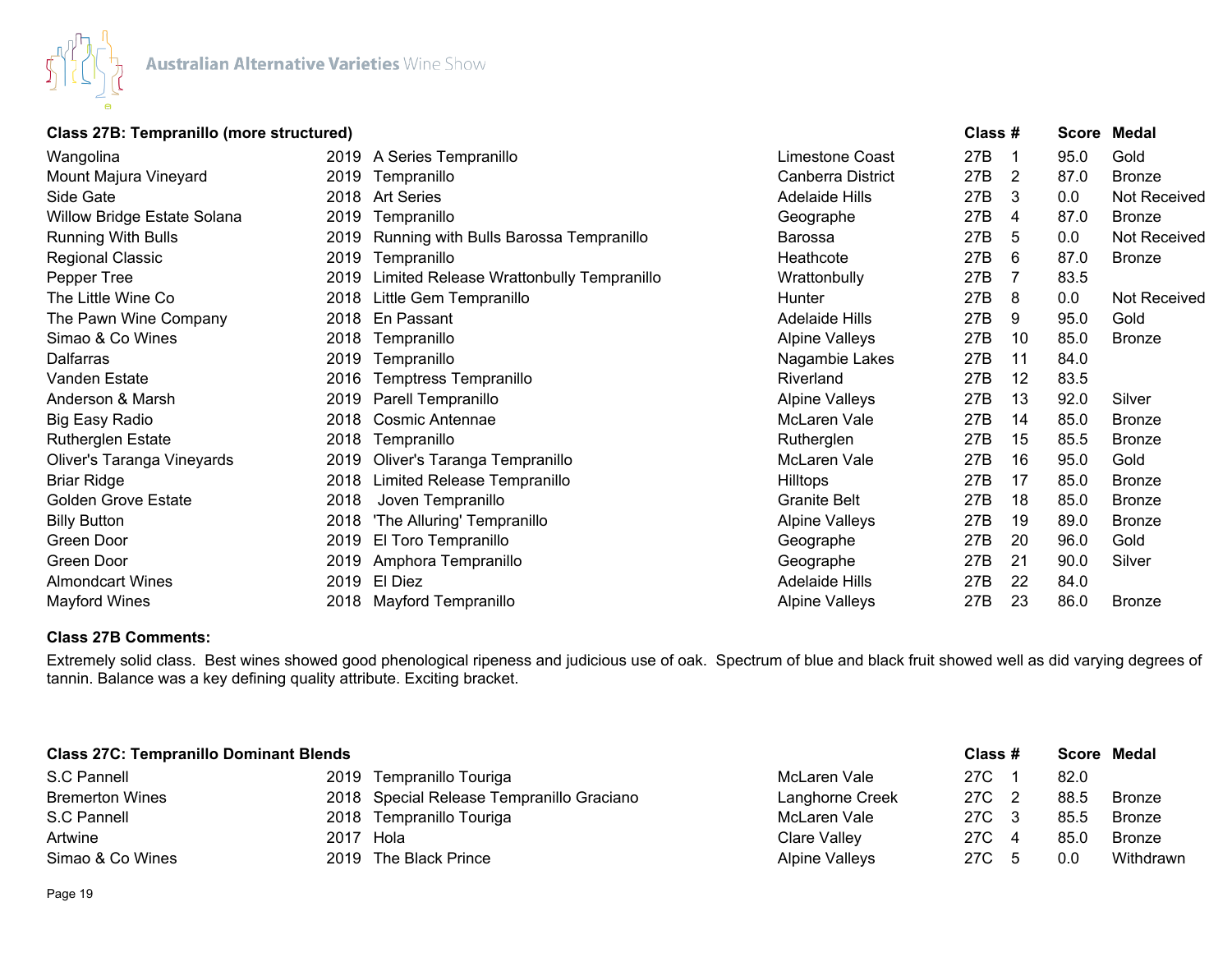

| Side Gate              | 2018 Art Series                              | Adelaide Hills  | 27C 6 |      | 0.0  | <b>Not Received</b> |
|------------------------|----------------------------------------------|-----------------|-------|------|------|---------------------|
| Hungerford Hill        | 2019 Tempranillo Graciano                    | <b>Hilltops</b> | 27C   |      | 89.0 | <b>Bronze</b>       |
| Pindarie               | 2019 T.S.S. Tempranillo Sangiovese Shiraz    | Barossa         | 27C 8 |      | 95.0 | Gold                |
| The Pawn Wine Company  | 2018 El Desperado                            | Adelaide Hills  | 27C 9 |      | 88.0 | <b>Bronze</b>       |
| Ricca Terra            | 2020 Bullets Before Cannonballs              | Riverland       | 27C   | -10  | 96.0 | Gold                |
| Stanton & Killeen      | 2019 The Prince Reserva                      | Rutherglen      | 27C   | - 11 | 78.5 |                     |
| The Pawn Wine Company  | 2019 El Desperado                            | Adelaide Hills  | 27C   | -12  | 83.5 |                     |
| <b>Next Crop Wines</b> | 2019 Langhorne Creek Tempranillo Shiraz      | Langhorne Creek | 27C   | - 13 | 86.5 | <b>Bronze</b>       |
| <b>Brown Brothers</b>  | 2019 Winemaker's Series Tempranillo Graciano | Heathcote       | 27C   | 14   | 90.0 | Silver              |

# **Class 27C Comments:**

An excellent class to judge. Tempranillo showings its various aspects

| Class 28: Mataro / Mourvedre / Monastrell |                                         |                     | Class # |    |      | Score Medal   |
|-------------------------------------------|-----------------------------------------|---------------------|---------|----|------|---------------|
| <b>Golden Grove Estate</b>                | 2018 Mourvedre                          | <b>Granite Belt</b> | 28      |    | 88.0 | <b>Bronze</b> |
| Dell'uva Wines                            | 2016 Mourvedre                          | <b>Barossa</b>      | 28      | 2  | 83.5 |               |
| Ink series                                | 2018 Mourvedre                          | Langhorne Creek     | 28      | 3  | 86.5 | Bronze        |
| <b>Bondar Wines</b>                       | 2019 Monastrell                         | McLaren Vale        | 28      | 4  | 95.0 | Gold          |
| <b>Cellarmaster Wines</b>                 | 2019 Mockingbird Hill Slate Lane Mataro | Clare Valley        | 28      | 5  | 89.0 | Bronze        |
| Dalfarras                                 | 2018 Mourvedre                          | Nagambie Lakes      | 28      | 6  | 90.5 | Silver        |
| <b>Purple Hands Wines</b>                 | 2019 Colours of the South Mourvedre     | Barossa Valley      | 28      |    | 85.5 | <b>Bronze</b> |
| Greenstone Vineyards                      | 2018 MMM                                | Heathcote           | 28      | 8  | 85.5 | <b>Bronze</b> |
| <b>Bremerton Wines</b>                    | 2018 Special Release Mourvedre          | Langhorne Creek     | 28      | 9  | 86.5 | Bronze        |
| <b>Woods Crampton</b>                     | 2017 Single Vineyard Mataro             | Barossa Valley      | 28      | 10 | 83.5 |               |
| Green Door                                | 2019 Amphora Monastrell                 | Geographe           | 28      |    | 90.0 | Silver        |

## **Class 28 Comments:**

many advanced fried out wines here. fresh vibrant wines stood out!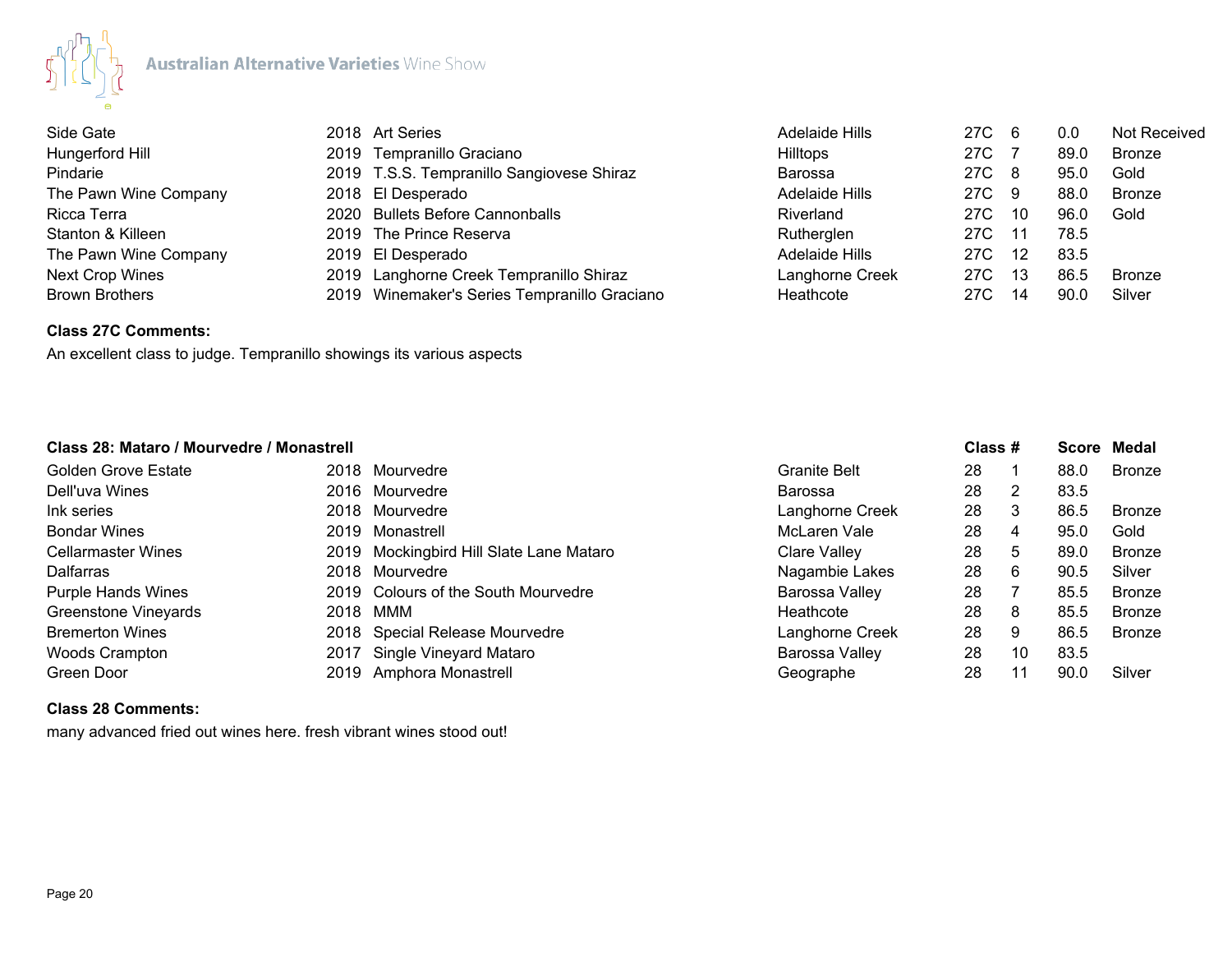

# **Class 29: Graciano Class # Score Medal**

| Samuel's Gorge<br>Artwine<br>Ottelia<br>Black & Ginger | 2019 Graciano<br>2018 The Grace Graciano<br>2019 Graciano<br>2019 La Gringa | McLaren Vale<br>Clare Valley<br>Padthaway<br><b>Great Western</b> | 29<br>29<br>29<br>29 | h | 92.0<br>90.5<br>0.0<br>89.0 | Silver<br>Silver<br>Not Received<br><b>Bronze</b> |
|--------------------------------------------------------|-----------------------------------------------------------------------------|-------------------------------------------------------------------|----------------------|---|-----------------------------|---------------------------------------------------|
| alejandro                                              | 2019 alejandro Graciano                                                     | Riverland                                                         | 29                   |   | 90.0                        | Silver                                            |
|                                                        |                                                                             |                                                                   |                      |   |                             |                                                   |

# **Class 29 Comments:**

Wines well made, fruit shone, not necessarily varietal but delicious

|                            | Class 30: Other red Iberian varietal wines (min. 85% single variety) |                                      | Class #          |    |                   | Score Medal |               |
|----------------------------|----------------------------------------------------------------------|--------------------------------------|------------------|----|-------------------|-------------|---------------|
| The Pawn Wine Company      |                                                                      | 2018 Pawn Star Maturana Tinta        | Adelaide Hills   | 30 |                   | 77.5        |               |
| Dell'uva Wines             |                                                                      | 2016 Mencia                          | Barossa          | 30 | 2                 | 84.0        |               |
| Matriarch and Rogue        |                                                                      | 2020 Rogues of the Resistance Mencia | Riverland        | 30 | 3                 | 0.0         | Withdrawn     |
| Hither & Yon               |                                                                      | 2020 Carignan                        | McLaren Vale     | 30 | 4                 | 92.5        | Silver        |
| Berg Herring               |                                                                      | 2019 Touriga                         | McLaren Vale     | 30 | 5                 | 90.5        | Silver        |
| Hither & Yon               |                                                                      | 2019 Touriga                         | McLaren Vale     | 30 | 6                 | 95.0        | Gold          |
| Seppeltsfield Wines        |                                                                      | 2020 Village Touriga                 | Barossa Valley   | 30 |                   | 96.0        | Gold          |
| Bassham                    | 2019                                                                 | Tinta Barocca                        | <b>Riverland</b> | 30 | 8                 | 80.5        |               |
| Dell'uva Wines             |                                                                      | 2016 Touriga Nacional                | Barossa          | 30 | 9                 | 80.5        |               |
| Oliver's Taranga Vineyards |                                                                      | 2019 Oliver's Taranga Mencia         | McLaren Vale     | 30 | 10 <sup>°</sup>   | 85.5        | <b>Bronze</b> |
| <b>Bassham</b>             |                                                                      | 2019 Prieto Picudo                   | Riverland        | 30 | 11                | 81.5        |               |
| Oliver's Taranga Vineyards |                                                                      | 2020 Oliver's Taranga Mencia         | McLaren Vale     | 30 | $12 \overline{ }$ | 91.5        | Silver        |
| Wangolina                  |                                                                      | 2020 A Series Mencia                 | Limestone Coast  | 30 | 13                | 80.5        |               |

## **Class 30 Comments:**

Mencia has arrived...showing good potential with very young vines!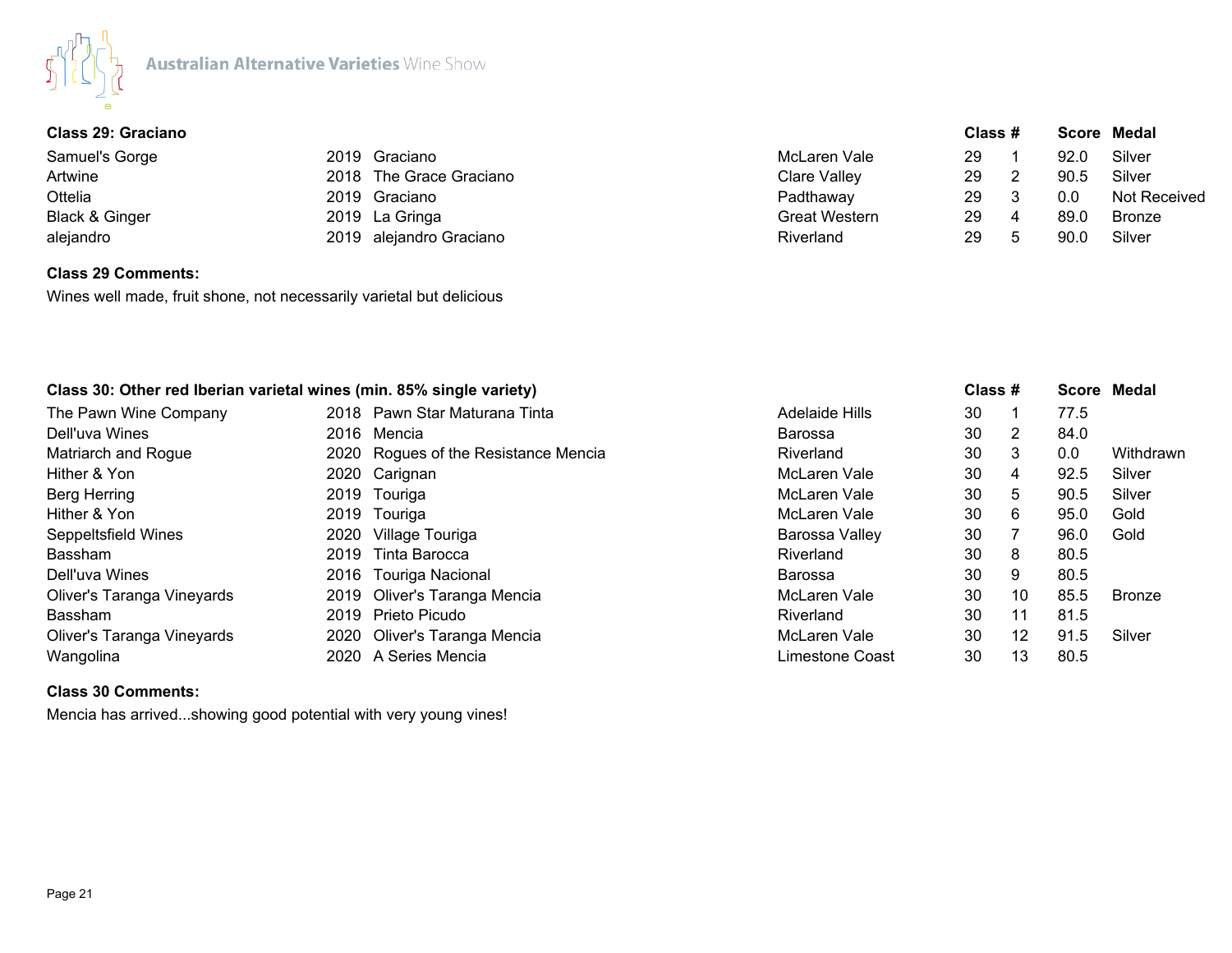

# **Class 31: Petit Verdot Class # Score Medal**

| <b>Bremerton Wines</b><br>1847 Wines | 2017 Special Release Petit Verdot<br>2016 Home Block Petit Verdot | Langhorne Creek<br>Barossa Valley | -31<br>-31 | 86.0<br>81.0 | Bronze |
|--------------------------------------|-------------------------------------------------------------------|-----------------------------------|------------|--------------|--------|
| Happs Three Hills                    | 2018 Petit Verdot                                                 | Margaret River                    | 31         | 82.5         |        |
| <b>KARASEK</b>                       | 2018 X Series                                                     | <b>Adelaide Plains</b>            | 31         | 85.5         | Bronze |

# **Class 31 Comments:** unusually weak line up this year

| Class 32: Durif             |      |                       |                       | Class # |    | Score | Medal         |
|-----------------------------|------|-----------------------|-----------------------|---------|----|-------|---------------|
| McWilliam's Wines Group Ltd | 2018 | Alternis Petite Sirah | <b>Riverina</b>       | 32      |    | 90.0  | Silver        |
| <b>Golden Grove Estate</b>  | 2019 | Durif                 | <b>Granite Belt</b>   | 32      |    | 88.5  | <b>Bronze</b> |
| <b>SCION</b>                |      | 2018 Durif            | Rutherglen            | 32      | 3  | 88.0  | <b>Bronze</b> |
| DeBortoli Wines             | 2017 | Deen DeBortoli Durif  | Riverina              | 32      | 4  | 87.5  | <b>Bronze</b> |
| <b>Bassham</b>              |      | 2016 Durif            | Riverland             | 32      | 5  | 86.5  | <b>Bronze</b> |
| Atze's Corner               | 2018 | Giant                 | Barossa Valley        | 32      | 6  | 95.0  | Gold          |
| <b>Black Duck</b>           |      | 2020 Durif            | Riverina              | 32      |    | 89.0  | <b>Bronze</b> |
| <b>SCION</b>                |      | 2018 Stems            | Rutherglen            | 32      | 8  | 89.0  | <b>Bronze</b> |
| <b>Billy Button</b>         | 2018 | 'The Dapper' Durif    | <b>Alpine Valleys</b> | 32      | 9  | 86.5  | <b>Bronze</b> |
| <b>Berton Vineyards</b>     | 2019 | Metal Label Durif     | Riverina              | 32      | 10 | 90.5  | Silver        |
| Nugan Estate                | 2017 | Manuka Grove Durif    | Riverina              | 32      | 11 | 90.0  | Silver        |
| <b>Rutherglen Estate</b>    |      | 2019 Durif            | Rutherglen            | 32      | 12 | 88.0  | <b>Bronze</b> |
| Renaissance                 |      | 2018 Durif            | Rutherglen            | 32      | 13 | 92.0  | Silver        |
| Vanden Wines                | 2017 | Dutchmans Durif       | Barossa Valley        | 32      | 14 | 88.0  | <b>Bronze</b> |
| <b>Bassham</b>              | 2017 | Durif                 | Riverland             | 32      | 15 | 83.5  |               |
| alejandro                   |      | 2019 alejandro Durif  |                       | 32      | 16 | 88.5  | <b>Bronze</b> |

## **Class 32 Comments:**

For best wines looking for weight, however looking for balance with oak. Best wine showed elegance/finesse alongside power and length.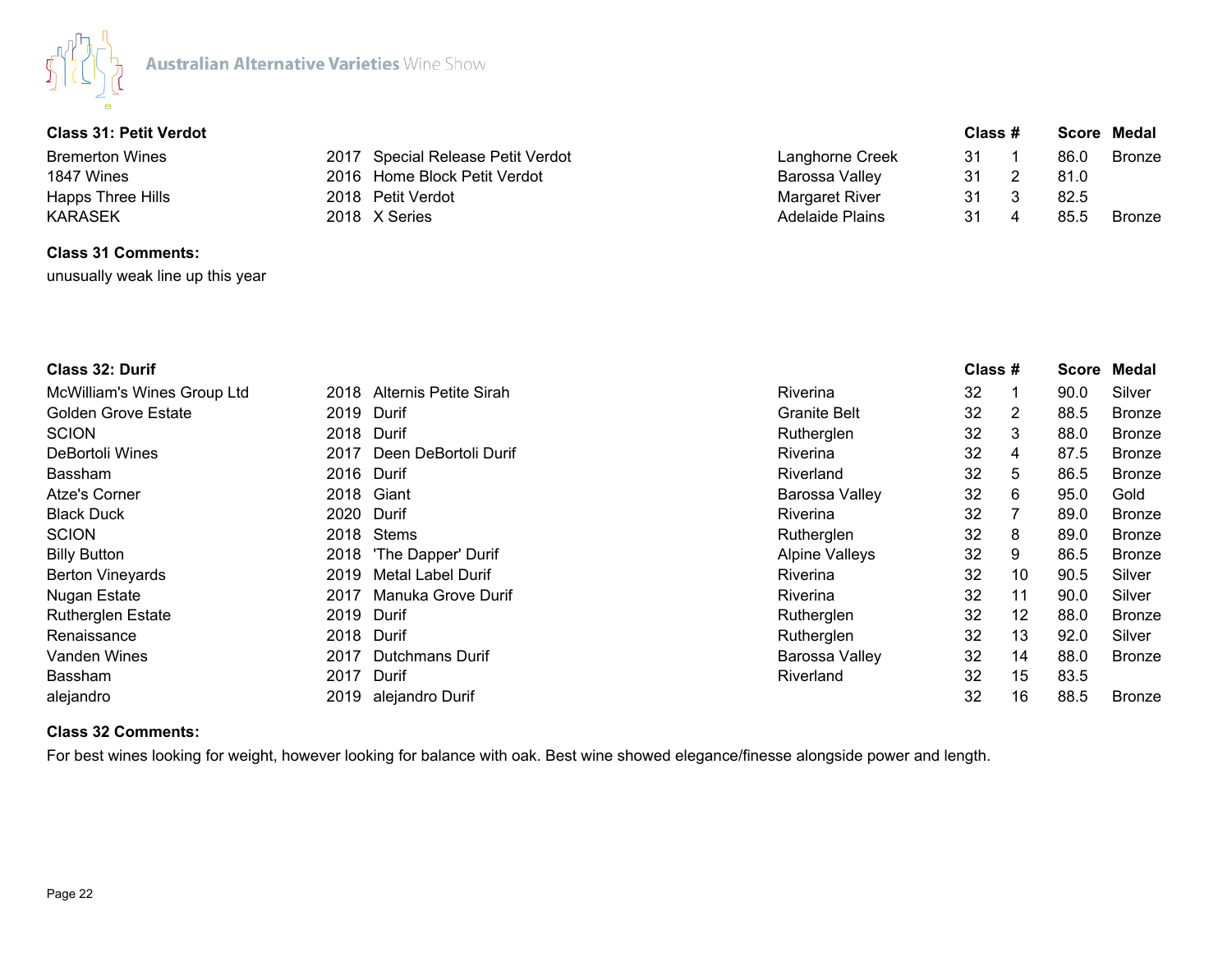

| <b>Class 33: Malbec</b>    |      |                              |                        | Class # |    |      | <b>Score Medal</b> |
|----------------------------|------|------------------------------|------------------------|---------|----|------|--------------------|
| Big Easy Radio             |      | 2019 Forget Babylon          | McLaren Vale           | 33      |    | 0.0  | Not Received       |
| Jim Barry Wines            |      | 2018 St Clare                | Clare Valley           | 33      | 2  | 90.5 | Silver             |
| <b>Bleasdale Vineyards</b> |      | 2018 Generations Malbec      | Langhorne Creek        | 33      | 3  | 90.0 | Silver             |
| Ferngrove                  |      | 2018 King Malbec             | <b>Frankland River</b> | 33      | 4  | 87.0 | <b>Bronze</b>      |
| Hither & Yon               |      | 2019 Malbec                  | McLaren Vale           | 33      | 5  | 90.5 | Silver             |
| Cellarmaster Wines         | 2018 | Hutt River Malbec            | Clare Valley           | 33      | 6  | 95.0 | Gold               |
| Pinnacle Drinks            |      | 2019 The Ethereal One Malbec | McLaren Vale           | 33      |    | 96.0 | Gold               |
| Ferngrove Wines            | 2019 | Black Label Malbec           | <b>Frankland River</b> | 33      | 8  | 0.0  | Withdrawn          |
| Jim Barry Wines            |      | 2016 St Clare                | Clare Valley           | 33      | 9  | 84.5 |                    |
| <b>Bleasdale Vineyards</b> |      | 2019 Second Innings Malbec   | Langhorne Creek        | 33      | 10 | 86.5 | <b>Bronze</b>      |
| <b>Happs Three Hills</b>   | 2018 | Malbec                       | Margaret River         | 33      | 11 | 83.5 |                    |
| <b>Bremerton Wines</b>     |      | 2018 Special Release Malbec  | Langhorne Creek        | 33      | 12 | 88.5 | <b>Bronze</b>      |
|                            |      |                              |                        |         |    |      |                    |

# **Class 33 Comments:**

Very strong class, consistency also. Top gold was dense, had finesse and deft handling.

| <b>Class 34: Cabernet Franc</b> |                                 |                       | Class # |   |      | Score Medal         |
|---------------------------------|---------------------------------|-----------------------|---------|---|------|---------------------|
| Jacksons Hill                   | 2018 Cabernet Franc             | <b>Hunter Valley</b>  | 34      |   | 87.5 | <b>Bronze</b>       |
| <b>Grass Parrot Vineyard</b>    | 2018 Cabernet Franc             | <b>Central Ranges</b> | 34      |   | 0.0  | <b>Not Received</b> |
| <b>Grass Parrot Vineyard</b>    | 2017 Cabernet Franc             | <b>Central Ranges</b> | 34      |   | 0.0  | <b>Not Received</b> |
| Happs Three Hills               | 2018 Cabernet Franc             | Margaret River        | 34      | 4 | 87.5 | <b>Bronze</b>       |
| Artwine                         | 2018 Pack Leader Cabernet Franc | Clare Valley          | 34      |   | 84.0 |                     |
| Artwine                         | 2017 Pack Leader Cabernet Franc | Clare Valley          | 34      |   | 86.5 | <b>Bronze</b>       |

## **Class 34 Comments:**

Class disappointing in terms of lack of ripeness and concentration. Ideally more prettiness and aromatics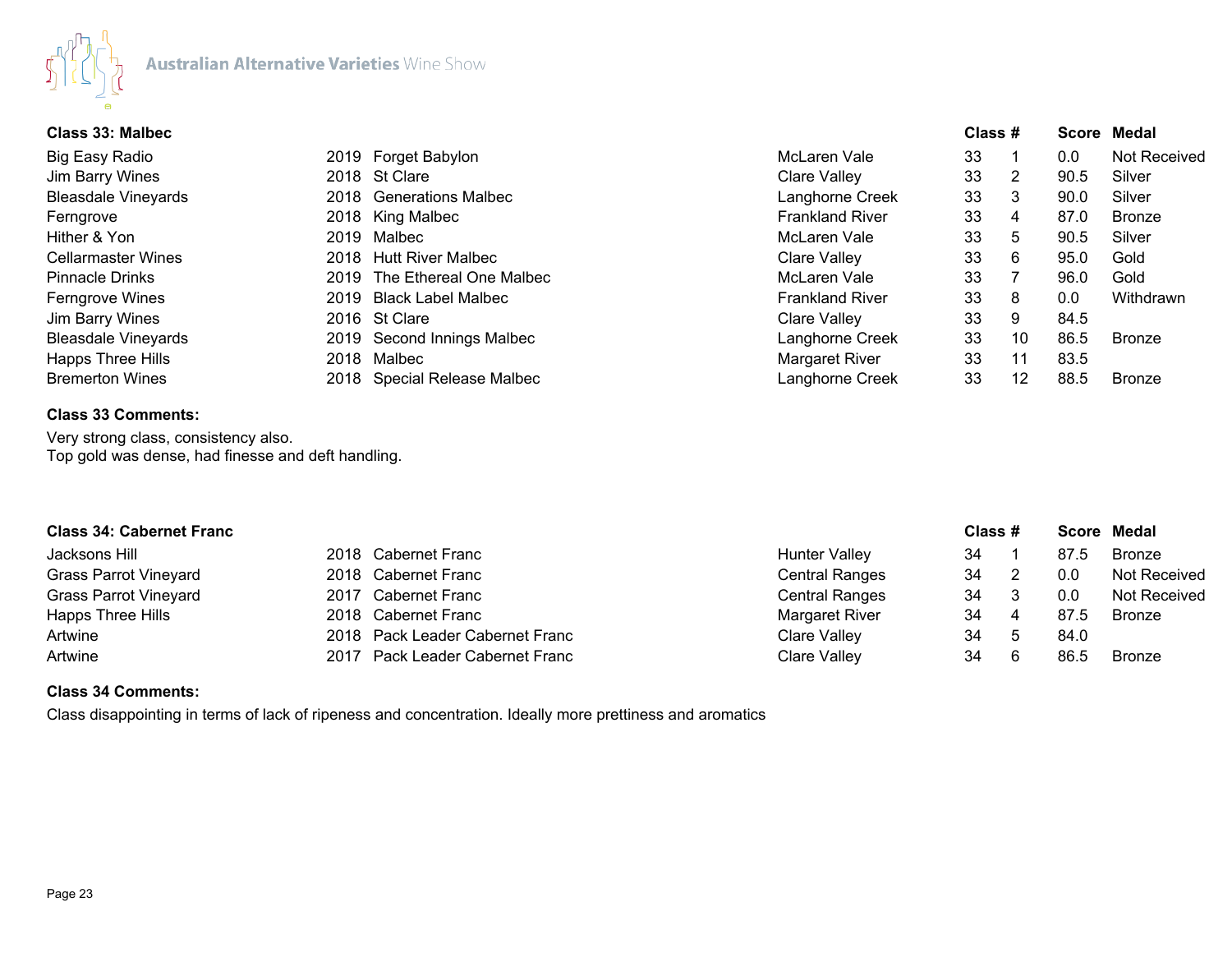

| Class 35: Zinfandel / Primitivo |                                   |                 | Class # |    |      | Score Medal   |
|---------------------------------|-----------------------------------|-----------------|---------|----|------|---------------|
| <b>Terindah Estate</b>          | 2019 Zinfandel                    | Geelong         | 35      |    | 95.0 | Gold          |
| Kangarilla Road                 | 2018 Primitivo                    | McLaren Vale    | 35      |    | 90.5 | Silver        |
| Renaissance                     | 2019 Zinfandel                    | Rutherglen      | 35      | -3 | 86.5 | <b>Bronze</b> |
| <b>Silent Noise</b>             | 2018 Primitivo under Flor         | McLaren Vale    | 35      |    | 0.0  | Not Received  |
| Kangarilla Road                 | 2019 Zinfandel                    | McLaren Vale    | 35      |    | 0.0  | Not Received  |
| Nugan Estate                    | Single Vineyard Zinfandel<br>2017 | Langhorne Creek | 35      | 6  | 89.5 | Bronze        |

# **Class 35 Comments:**

Strong class of wines... Primitivo showings her energy and form

| Class 36: Saperavi     |  |               | Class #               |    | Score Medal |        |
|------------------------|--|---------------|-----------------------|----|-------------|--------|
| Matriarch and Rogue    |  | 2019 Saperavi | Riverland             | 36 | 90.5        | Silver |
| La Cantina King Valley |  | 2018 Saperavi | <b>King Valley</b>    | 36 | 95.0        | Gold   |
| Bassham                |  | 2019 Saperavi | Riverland             | 36 | 86.5        | Bronze |
| <b>Claypot Wines</b>   |  | 2017 Pyrrha   | <b>Alpine Valleys</b> | 36 | 87.0        | Bronze |

# **Class 36 Comments:**

Impressive class, interesting to judge. Gold medal was a massive wine but concentration and tannin balanced ripe fruit. Getting balance right is key. Diversity in class with some fresh, approachable examples.

| Class 37: Other red varietal wines (not Iberian or Italian; min. 85% single variety) |  |                                |                  | Class # |    | Score Medal |           |
|--------------------------------------------------------------------------------------|--|--------------------------------|------------------|---------|----|-------------|-----------|
| Lokum                                                                                |  | 2018 Bogazkere                 | Central Victoria | 37      |    | 90.5        | Silver    |
| Dell'uva Wines                                                                       |  | 2016 Carmenere                 | Barossa          | 37      | 2  | 85.0        | Bronze    |
| <b>Forester Estate</b>                                                               |  | 2018 Jack out the Box Fer      | Margaret River   | 37      | -5 | 90.0        | Silver    |
| Hahndorf Hill                                                                        |  | 2019 Zsa Zsa Zweigelt          | Adelaide Hills   | 37      | 6  | 91.0        | Silver    |
| <b>Forester Estate</b>                                                               |  | 2019 Jack out the Box Fer      | Margaret River   | 37      |    | 91.5        | Silver    |
| Hahndorf Hill                                                                        |  | 2018 Blueblood Blaufrankisch   | Adelaide Hills   | 37      | 8  | 88.5        | Bronze    |
| Oleary Walker                                                                        |  | 2019 Seasonal Release Pinotage | Clare Valley     | 37      | 9  | 90.5        | Silver    |
| Simao & Co Wines                                                                     |  | 2019 Trousseau                 | Nagambie Lakes   | 37      | 11 | 0.0         | Withdrawn |
| Happs Three Hills                                                                    |  | 2018 Tannat                    | Margaret River   | 37      | 13 | 95.0        | Gold      |
| Winter Brook Vineyard                                                                |  | 2019 Dornfelder                | Tasmania         | 37      | 14 | 82.5        |           |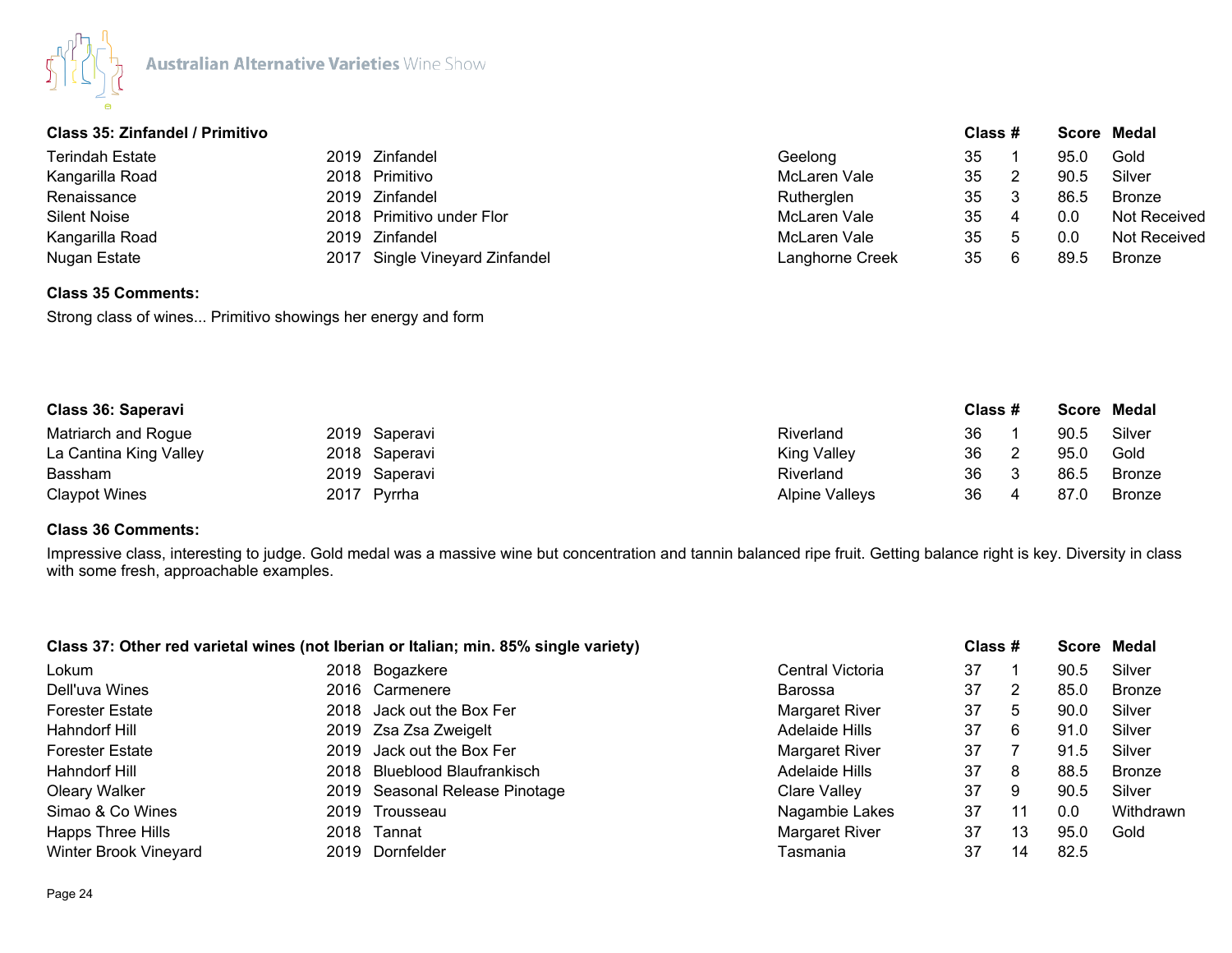

| Mount Majura Vineyard |      | 2019 Mondeuse              | Canberra District    | 37  | 16 | 88.5 | Bronze |
|-----------------------|------|----------------------------|----------------------|-----|----|------|--------|
| <b>Hand Crafted</b>   | 2018 | Tannat                     | Adelaide Hills       |     |    | 96.0 | Gold   |
| <b>Brown Brothers</b> |      | 2019 Limited Release Gamay | King Valley          |     | 18 | 86.5 | Bronze |
| Hickinbotham          |      | 2019 2019 Pinot meunier    | Mornington Peninsula | -37 | 19 | 95.0 | Gold   |

# **Class 37 Comments:**

A very diverse class but some strong examples, with high drinkability. Great to see some new varieties rolling into this category. Best wines shone through.

| Class 38: Red blends      |      |                                                      |                           | Class # |                 |      | Score Medal   |
|---------------------------|------|------------------------------------------------------|---------------------------|---------|-----------------|------|---------------|
| <b>Berg Herring</b>       |      | 2018 Saperavi-Barbera                                | McLaren Vale              | 38      |                 | 85.5 | <b>Bronze</b> |
| Trentham Estate           |      | 2017 Cellar ReserveNnero Saparavi                    | <b>Murray Darling NSW</b> | 38      | 2               | 83.0 |               |
| <b>Paulmara Estates</b>   |      | 2018 Brasco's                                        | Barossa Valley            | 38      | 3               | 84.5 |               |
| <b>Pinnacle Drinks</b>    |      | 2018 Sit Stay Society 'Mario's' Mataro Montepulciano | Clare Valley              | 38      | 4               | 86.0 | <b>Bronze</b> |
| <b>Best's Wines</b>       |      | 2019 Nursery Block Dry Red                           | <b>Great Western</b>      | 38      | 5               | 83.5 |               |
| Montevecchio              |      | 2019 Rosso                                           | Heathcote                 | 38      | 6               | 84.0 |               |
| Nugan Estate              |      | 2018 La Brutta Zinfandel Petite Sirah                | Langhorne Creek           | 38      |                 | 85.0 | <b>Bronze</b> |
| Seppeltsfield Wines       |      | 2019 No EC3                                          | Barossa Valley            | 38      | 8               | 85.5 | <b>Bronze</b> |
| <b>Purple Hands Wines</b> |      | 2019 Colours of the South Rosso                      | Barossa Valley            | 38      | 9               | 90.0 | Silver        |
| <b>Billy Button</b>       |      | 2019 Rosso                                           | <b>King Valley</b>        | 38      | 10 <sup>°</sup> | 95.0 | Gold          |
| <b>Big Easy Radio</b>     |      | 2018 Funtime Fountain                                | McLaren Vale              | 38      | 11              | 0.0  | Not Received  |
| Trentham Estate Wines     | 2017 | Trentham Estate Petit Verdot Tannat                  | <b>Murray Darling NSW</b> | 38      | 12 <sup>°</sup> | 84.0 |               |
| Tobacco Road              |      | 2018 Sangiovese Barbera                              | <b>King Valley</b>        | 38      | 13              | 86.0 | <b>Bronze</b> |
| <b>Next Crop Wines</b>    | 2019 | Fleurieu NC Red                                      | Langhorne Creek           | 38      | 14              | 86.5 | <b>Bronze</b> |
| <b>Woods Crampton</b>     | 2020 | Sleeping Dogs Red Blend (Bonvedro / Mourvedre /      | Barossa Valley            | 38      | 15              | 93.0 | Silver        |

## **Class 38 Comments:**

Wide and varied class. Some interesting blends came to light. Generally well handled, though over oaking was not well received. Fruit was well noted and generally well balanced.